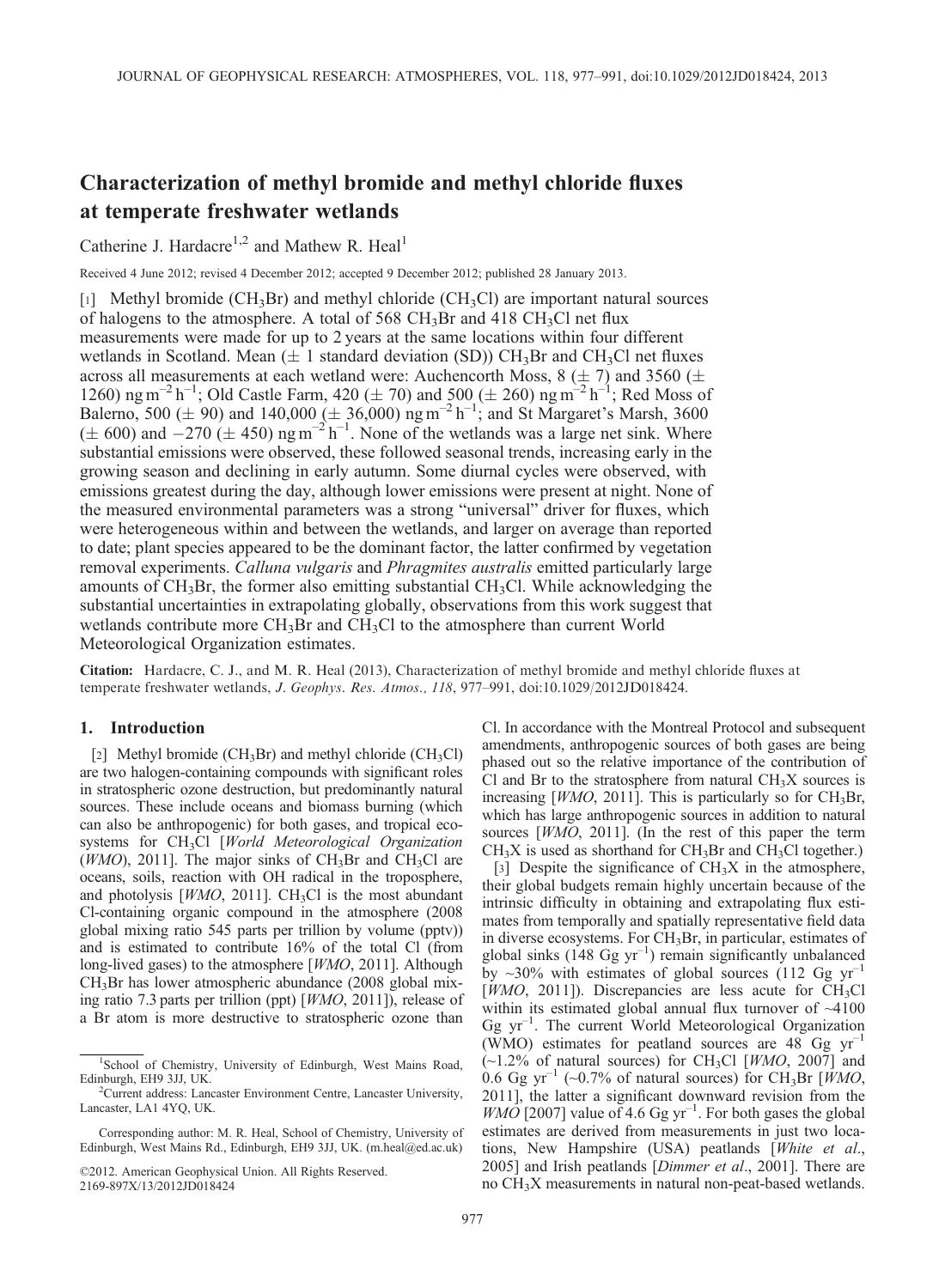Consequently, the overarching aim for this work was to characterize  $CH<sub>3</sub>X$  fluxes in temperate wetland ecosystems in order to help refine the  $CH<sub>3</sub>X$  global budgets. The two motivations were: (1)  $CH<sub>3</sub>X$  fluxes in temperate freshwater wetlands have not been studied in spatial and temporal detail; (2) wetland area is subject to change—both reduction through drainage and increase through rejuvenation of previously drained wetland for aesthetic or conservation purposes [Burn and Diack, 2008].

[4] Emission of  $CH<sub>3</sub>X$  in natural ecosystems is generally thought to arise from methyl transferase activity in plants [Attieh et al., 1995; Rhew et al., 2003] and fungi [Harper] et al., 1990; Mcnally et al., 1990; Harper et al., 1991; Mcnally and Harper, 1991]. Variable methyl transferase activity among plant species [Saini et al., 1995] suggests that the magnitude of  $CH<sub>3</sub>X$  emissions will vary with plant species and this is the case in Californian grasslands [Rhew] and Abel, 2007], Irish peatlands [Dimmer et al., 2001], and Californian and Scottish saltmarshes [Manley et al., 2006; Blei et al., 2010b]. Laboratory studies have also implicated abiotic routes to  $CH_3X$  production in soils [Keppler et al., 2000]. A soil sink, which has been more comprehensively studied for  $CH<sub>3</sub>Br$  than for  $CH<sub>3</sub>Cl$ , has been documented across a wide range of soil types [Hines et al., 1998; Serça et al., 1998; Shorter et al., 1995; Varner et al., 1999b]. Although most studies measure only net  $CH<sub>3</sub>X$  flux, the presence of known source and sink processes for  $CH_3X$ across a wide range of natural ecosystems suggests that  $CH<sub>3</sub>X$  uptake and emission can occur simultaneously within an ecosystem. Isotope tracer experiments have demonstrated this to be the case for tundra  $[Teh et al., 2009]$ , grasslands [Rhew and Abel, 2007; Teh et al., 2008; Rhew, 2011], and saltmarshes [Rhew and Mazéas, 2010]. However, with their intrinsically high water table, wetlands are not expected to be globally significant sinks of  $CH<sub>3</sub>X$ .

[5] Few data sets have sufficient temporal resolution to identify seasonal and diurnal trends in  $CH<sub>3</sub>X$  fluxes. Clear seasonal trends have been observed at Scottish saltmarshes [Drewer et al., 2006; Blei et al., 2010b], New Hampshire wetlands [White et al., 2005], and Californian rice paddies [Redeker and Cicerone, 2004]. In the saltmarshes and rice paddies CH<sub>3</sub>Br emission rates broadly corresponded to seasonal trends in plant growth, air temperature and light intensity, indicative of a biologically-mediated process. Diurnal measurements have been made in Scottish saltmarshes [Drewer et al., 2006; Blei et al., 2010b], temperate woodland leaf litter [Dimmer et al., 2001; Drewer et al., 2008], temperate coastal marsh [Dimmer et al., 2001], temperate peatlands [Dimmer et al., 2001], Californian saltmarshes [Rhew et al., 2002], high-latitude wetlands [Hardacre et al., 2009], tropical forests [Blei et al., 2010a], and from two tropical fern species (Cyathea podophylla and Cyathea lepifera) [Saito and Yokouchi, 2006]. Of these, diurnal variation in  $CH<sub>3</sub>Br$  flux was observed at Scottish saltmarshes, certain temperate woodland leaf litter sampling points, high-latitude wetlands, temperate peatlands, Californian saltmarshes, the tropical ferns and some tropical plant species. Diurnal variation in  $CH<sub>3</sub>Cl$  flux was observed at temperate coastal marsh, temperate woodland leaf litter, Californian saltmarshes and from certain tropical plant species. Where diurnal cycles in  $CH<sub>3</sub>X$  emission rates were observed these were at sampling points that enclosed vegetation and generally continued into the night, albeit at a lower rate.

[6] In this work,  $CH_3X$  fluxes were measured at five different temperate peat and nonpeat wetland ecosystems commonly found in the UK. Individual sampling points were chosen to capture variation in vegetation and hydrology within each wetland. At four of the wetlands, measurement of CH3X fluxes was undertaken at all sampling points for up to 2 years to investigate seasonality. Diurnal trends were also investigated.

## 2. Methods

#### 2.1. Wetland Site Descriptions

[7] The majority of flux measurements were made at four wetlands in eastern Scotland, UK, which represented the following different types of temperate wetland (described below and in Table 1): peatland, *Phragmites australis* reed bed, and agricultural wetland. At each wetland  $CH<sub>3</sub>X$  fluxes were measured from fixed sampling points sited to capture differences in the vegetation, hydrology, and microtopography of the wetland. Fluxes were measured approximately every 2 weeks at each sampling point, from June 2007 to July 2009 for CH3Br, and from January 2008 to July 2009 for CH<sub>3</sub>Cl (exact dates varied slightly), yielding  $\sim$ 27 and  $\sim$ 19 values of CH<sub>3</sub>Br and CH<sub>3</sub>Cl fluxes, respectively, per individual sampling point.

[8] Auchencorth Moss (ACM) is a blanket peat bog  $(\sim 9.64 \text{ km}^2)$  situated southwest of Edinburgh  $(55^\circ 46'\text{N})$  $3^{\circ}16'$ W, 265 m above sea level (a.s.l.)). A combination of drainage and grazing means this site is not in a fully natural peat bog state. The hummock-hollow microtopography at ACM, predominantly Sphagnum spp., other bryophytes, grasses, and sedges, was interspersed with patches of soft rush (Juncus effusus). The site slopes down on two sides to form a shallow "V" in which there is a stream. The four sampling points at ACM comprised two in the lower part of the bog close to the stream and two in the higher part of the bog. The water table at the four sampling points was generally between 0 and 100 mm below the surface but could be 300 mm below the surface in summer.

[9] Old Castles Farm (OCF) is a small semi-natural, constructed wetland  $({\sim}7500\,\text{m}^2)$  situated approximately 70 km east of Edinburgh  $(55^{\circ}49'N 2^{\circ}13'W, 65m$  a.s.l). Four sampling points at OCF captured the main types of vegetation present: common reed (Phragmites australis), soft rush (Juncus effusus), reed sweetgrass (Glyceria maxima), and hairy bitter cress (Cardamine hirsute). A fifth sampling point was a mixture of Glyceria maxima, common nettle (Cirsium arvense), and creeping thistle (Urtica dioioa).

[10] Red Moss of Balerno (RMB) is a raised peat bog  $(\sim] 5.7$  ha), located 15 km southwest of Edinburgh (55 $\degree$ 51'N  $3^{\circ}20'$ W,  $240$  m a.s.l.), with well-defined hummock-hollow microtopography. The site is undergoing restoration, but due to past drainage and peat extraction water levels are not currently high enough for peat accumulation. RMB has an ombotrophic dome that is characteristic of raised peat bogs and minerotrophic surrounding areas. Initially, four sampling points were established at RMB, two each in the ombotrophic and minerotrophic areas. These four sampling points predominantly enclosed ling heather (Calluna vulgaris). To compare these sampling points with areas not covered by C. vulgaris,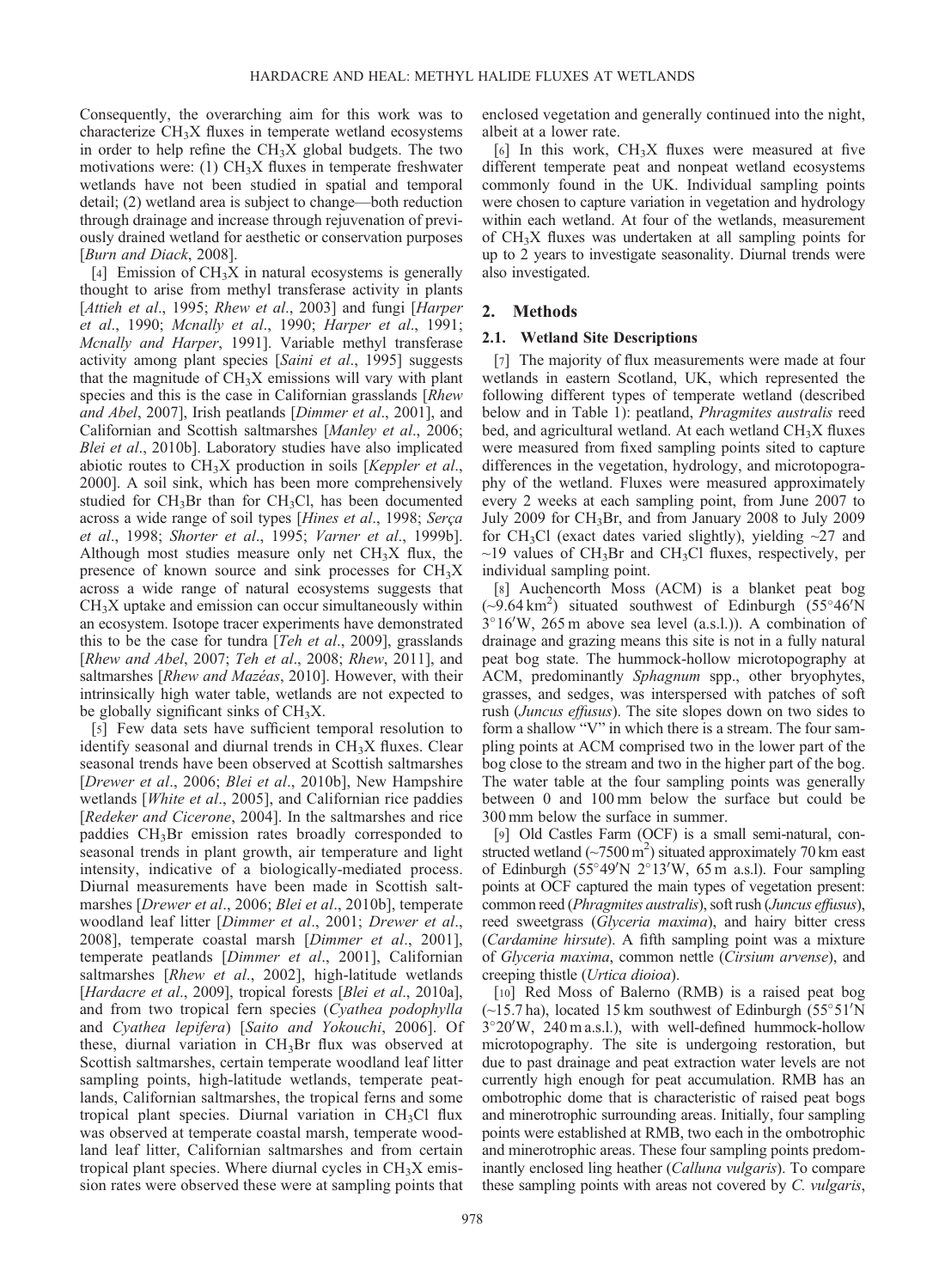|                                       |                                                                 | Table 1. Mean $(\pm 1$ SD) CH <sub>3</sub> Br and CH <sub>3</sub> Cl Fluxes From Individual Sampling Points <sup>a</sup> |                                                                                                                                                                                                                                                                                                                                                                                                                                                            |                                                                        |                        |                   |                  |                                                     |                                                            |
|---------------------------------------|-----------------------------------------------------------------|--------------------------------------------------------------------------------------------------------------------------|------------------------------------------------------------------------------------------------------------------------------------------------------------------------------------------------------------------------------------------------------------------------------------------------------------------------------------------------------------------------------------------------------------------------------------------------------------|------------------------------------------------------------------------|------------------------|-------------------|------------------|-----------------------------------------------------|------------------------------------------------------------|
| Sampling<br>Point                     | flux / $ng m^{-2} h^{-1} (\pm 1 SD)$<br>Mean CH <sub>3</sub> Br | $\overline{\text{SD}}$<br>Flux / $\mu g\,m^{-2}\,h^{-1}$ ( $\pm 1$<br>Mean CH <sub>3</sub> C                             | Predominant Vegetation <sup>b</sup> (%)                                                                                                                                                                                                                                                                                                                                                                                                                    | [ $CI^-$ ] / $mgkg^{-1}$<br>Soil $Br^-$ ] $\&$                         | Soil Moisture<br>/ 0.6 | Soil pH           | OM / %<br>Soil   | $ng g^{-1}$ dwt $h^{-1}$<br>CH <sub>3</sub> Br Flux | $ng g^{-1}$ dwt h <sup>-1</sup><br>CH <sub>3</sub> Cl Flux |
| ACM1                                  | $0 + 40$                                                        | $-0.38 \pm 2.00$                                                                                                         | Pleurozium schreberi (25%)<br>Juncus effusus (67%)                                                                                                                                                                                                                                                                                                                                                                                                         | $<$ lod & 311                                                          | 93                     | 4.3               | 83               | $0.0 \pm 0.04$                                      | $19.8 \pm 9.6$                                             |
| ACM <sub>2</sub>                      | $-20 \pm 30$                                                    | $1.14 \pm 2.94$                                                                                                          | Hylocomium splendens (28%)<br>Polytrichum commune (48%)<br>Festuca ovina (8%)<br>Carex nigra (12%)                                                                                                                                                                                                                                                                                                                                                         | $<$ lod & 320                                                          | 90                     | 4.4               | 87               | $0.0 \pm 0.03$                                      | $0.0 \pm 11$                                               |
| ACM <sub>3</sub>                      | $-20 \pm 30$                                                    | $-0.29 \pm 0.94$                                                                                                         | Hylocomium splendens (67%)<br>Carex nigra (13%),                                                                                                                                                                                                                                                                                                                                                                                                           | $<$ lod & 95                                                           | $\overline{81}$        | 4.4               | 72               | $0.0 \pm 0.03$                                      | $62.1 \pm 9.5$                                             |
| ACM <sub>4</sub>                      | $64 \pm 100$                                                    | $13.7 \pm 17.6$                                                                                                          | Pleurozium schreberi (49%)<br>Polytrichum commune (9%)<br>Iuncus effusus (33%).                                                                                                                                                                                                                                                                                                                                                                            | $<$ lod $80\,$                                                         | 73                     | 4.9               | 34               | $0.32 \pm 0.16$                                     | $0.0 + 8.0$                                                |
| <b>OCF1</b>                           | $260 \pm 200$                                                   | $0.28 \pm 0.70$                                                                                                          | Glycera maxima (100%)                                                                                                                                                                                                                                                                                                                                                                                                                                      | 27<br>$\langle$ lod &                                                  | $rac{36}{5}$           | 6.9               | $\frac{1}{10}$   | $0.69 \pm 0.09$                                     |                                                            |
| OCF <sub>2</sub>                      | $560 \pm 700$                                                   | $-0.38 \pm 1.31$                                                                                                         | Glycera maxima (73%)                                                                                                                                                                                                                                                                                                                                                                                                                                       | $\triangle$ 20 $\&$ 90                                                 |                        | 6.2               |                  | $2.14 \pm 0.09$                                     |                                                            |
|                                       |                                                                 |                                                                                                                          | Cirsium arvense $(19\%)$<br>Urtica dioioa (7%)                                                                                                                                                                                                                                                                                                                                                                                                             |                                                                        |                        |                   |                  |                                                     |                                                            |
| OCF3°                                 | $180 \pm 280$                                                   | $1.07 \pm 2.44$                                                                                                          | Cardamine hirsute (100%)                                                                                                                                                                                                                                                                                                                                                                                                                                   | ళ                                                                      |                        |                   |                  | $4.96 \pm 0.99$                                     |                                                            |
| OCF4                                  | $220 \pm 280$                                                   | $\begin{array}{c} 0.62 \pm 3.78 \\ 0.96 \pm 2.95 \end{array}$                                                            | luncus effuses (100%)                                                                                                                                                                                                                                                                                                                                                                                                                                      | $<$ lod & 28                                                           | 51                     | 6.8               | $\Box$           | $0.0 + 0.18$                                        |                                                            |
| <b>OCF5</b>                           | $900 \pm 1310$                                                  |                                                                                                                          | Phragmites australis (100%)                                                                                                                                                                                                                                                                                                                                                                                                                                | $<$ lod & 30                                                           | 53                     | 6.7               | 15 <sub>98</sub> | $0.0 \pm 0.45$                                      |                                                            |
| RMB <sub>1</sub>                      | $550 \pm 1640$                                                  | $550 \pm 740$                                                                                                            | Calluna vulgaris (brown, 17%)<br>Calluna vulgaris (green, 83%)                                                                                                                                                                                                                                                                                                                                                                                             | $\mathcal{L}$<br>$\langle$ lod & t                                     |                        | 3.7               |                  | $0.56 \pm 0.18$                                     | $28.5 \pm 2.8$                                             |
| RMB <sub>2</sub>                      | $300 \pm 360$                                                   | $14 + 90$                                                                                                                | Calluna vulgaris (green, 45%)                                                                                                                                                                                                                                                                                                                                                                                                                              | 64<br>$\leq$ lod &                                                     | 88                     | 3.7               | 98               | $0.0 + 0.18$                                        | $14.7 \pm 6.2$                                             |
|                                       |                                                                 |                                                                                                                          | Eriophorum augustifolium (41%)<br>Calluna vulgaris (brown, 12%)                                                                                                                                                                                                                                                                                                                                                                                            |                                                                        |                        |                   |                  |                                                     |                                                            |
| RMB3                                  | $680 \pm 910$                                                   | $150 \pm 170$                                                                                                            | Calluna vulgaris (green 91%)                                                                                                                                                                                                                                                                                                                                                                                                                               | $<$ lod & 120                                                          | 92                     | 3.8               | 92               | $0.26 \pm 0.14$                                     | $131 \pm 5$                                                |
| RMB4                                  | $0 \pm 10$                                                      | $3 \pm 4$                                                                                                                | Eriophorum augustifolium (6%)<br>Polytricum commune (16%)                                                                                                                                                                                                                                                                                                                                                                                                  | 62<br>$\leq$ lod &                                                     | 84                     | 3.8               | $\overline{81}$  | $0.0 + 0.12$                                        | $1.9 \pm 1.1$                                              |
|                                       |                                                                 |                                                                                                                          | Eriophorum augustifolium (12%)<br>Sphagnum cuspidatum (71%)                                                                                                                                                                                                                                                                                                                                                                                                |                                                                        |                        |                   |                  |                                                     |                                                            |
| RMB5°                                 | $10 \pm 40$                                                     |                                                                                                                          | Eriophorum augustifolium (98%)                                                                                                                                                                                                                                                                                                                                                                                                                             | ళ                                                                      |                        |                   |                  | $0.0 + 0.41$                                        | 3.6<br>$-10.5 \pm 3$                                       |
| $\ensuremath{\mathrm{RMBS}^c}\xspace$ | $150 \pm 255$                                                   | $-1 \pm 2$<br>30 ± 100                                                                                                   | Calluna vulgaris (green 37%)<br>Vaccinium myrtillus (55%),                                                                                                                                                                                                                                                                                                                                                                                                 | - 1<br>ళ                                                               |                        |                   |                  | $0.0 + 0.15$                                        | $253 \pm 5$                                                |
|                                       |                                                                 |                                                                                                                          | Hypnum jutlandicum (6%)                                                                                                                                                                                                                                                                                                                                                                                                                                    |                                                                        |                        |                   |                  |                                                     |                                                            |
| RMB7 <sup>c</sup>                     | $0 \pm 10$                                                      | $3 \pm 4$                                                                                                                | Eriophorum augustifolium (37%)<br>Pleurozium schreberi (60%)                                                                                                                                                                                                                                                                                                                                                                                               | $\mathbb{I}$<br>శ<br>$\mathbf{I}$                                      |                        |                   |                  | $0.0 + 0.16$                                        | $11.4 \pm 5.7$                                             |
| RMB8 <sup>c</sup>                     | $-10 \pm 20$                                                    | $0\pm0$                                                                                                                  | Pleurozium schreberi (31%)                                                                                                                                                                                                                                                                                                                                                                                                                                 | $\overline{\phantom{a}}$<br>శ<br>$\begin{array}{c} \hline \end{array}$ |                        |                   |                  | $0.0 \pm 0.09$                                      | $0.0 \pm 0.8$                                              |
|                                       |                                                                 |                                                                                                                          | Vaccinium myrtillus (65%)                                                                                                                                                                                                                                                                                                                                                                                                                                  |                                                                        |                        |                   |                  |                                                     |                                                            |
| $\text{SMMI}^{\text{d}}$              | $2460 + 4200$                                                   | $0.97 \pm 4.17$                                                                                                          | Phragmites australis (100%)                                                                                                                                                                                                                                                                                                                                                                                                                                | 63 & 19900                                                             | $60\,$                 | 7.3               | 2027             | $12.0 \pm 0.11$                                     | $2.9 \pm 2.4$                                              |
| SMM2 <sup>d</sup>                     | $2240 + 2970$                                                   | $-0.98 \pm 4.34$                                                                                                         | Phragmites australis (100%)                                                                                                                                                                                                                                                                                                                                                                                                                                | 49 & 14800                                                             | 3.89                   | 7.4               |                  | $4.01 \pm 0.18$                                     | $0.0 + 2.0$                                                |
| SMM3                                  | $6020 + 8990$                                                   | $0\pm3.20$                                                                                                               | Phragmites australis (100%)                                                                                                                                                                                                                                                                                                                                                                                                                                | $<$ lod & 650                                                          |                        | $\frac{8.5}{8.4}$ |                  | $1.95 \pm 0.14$                                     | $2.0 \pm 0.9$                                              |
| SMM4                                  | $3130 + 4530$                                                   | $-0.98 \pm 3.51$                                                                                                         | Phragmites australis (100%)                                                                                                                                                                                                                                                                                                                                                                                                                                | 550<br>$<$ lod &                                                       |                        |                   | $\overline{1}$   | $2.02 \pm 0.12$                                     | $0.0 + 1.1$                                                |
|                                       |                                                                 |                                                                                                                          | <sup>3</sup> At Auchencorth Moss (ACM), Old Castles Farm (OCF), Red Moss of Balerno (RMB) and St. Margaret's Marsh (SMM) Wetlands. Also included are the predominant vegetation and soil data for each enclosure,<br>and CH <sub>3</sub> X flux per dry mass of above-ground vegetation present at the final flux measurement. Because only one determination is available for each of these latter fluxes, the uncertainties presented are the analytical |                                                                        |                        |                   |                  |                                                     |                                                            |

uncertainties in the individual measurement.<br><sup>b</sup>All vegetation at the wetlands is natural to the UK.

uncertainties in the individual measurement.<br>
"All vegetation at the weltands is natural to the UK.<br>
"Soil property data were not available for OCF3 or RMB5-8, and CH<sub>3</sub>Cl fluxes normalized to biomass were not available fo "Soil property data were not available for OCF3 or RMB5-8, and CH<sub>3</sub>Cl fluxes normalized to biomass were not available for the OCF sampling site because of instrumentation issues.<br>"SMM1 and SMM2 were situated in the wetter

storm conditions and high tides.  $"$  Indicates that no data were obtained.

## HARDACRE AND HEAL: METHYL HALIDE FLUXES AT WETLANDS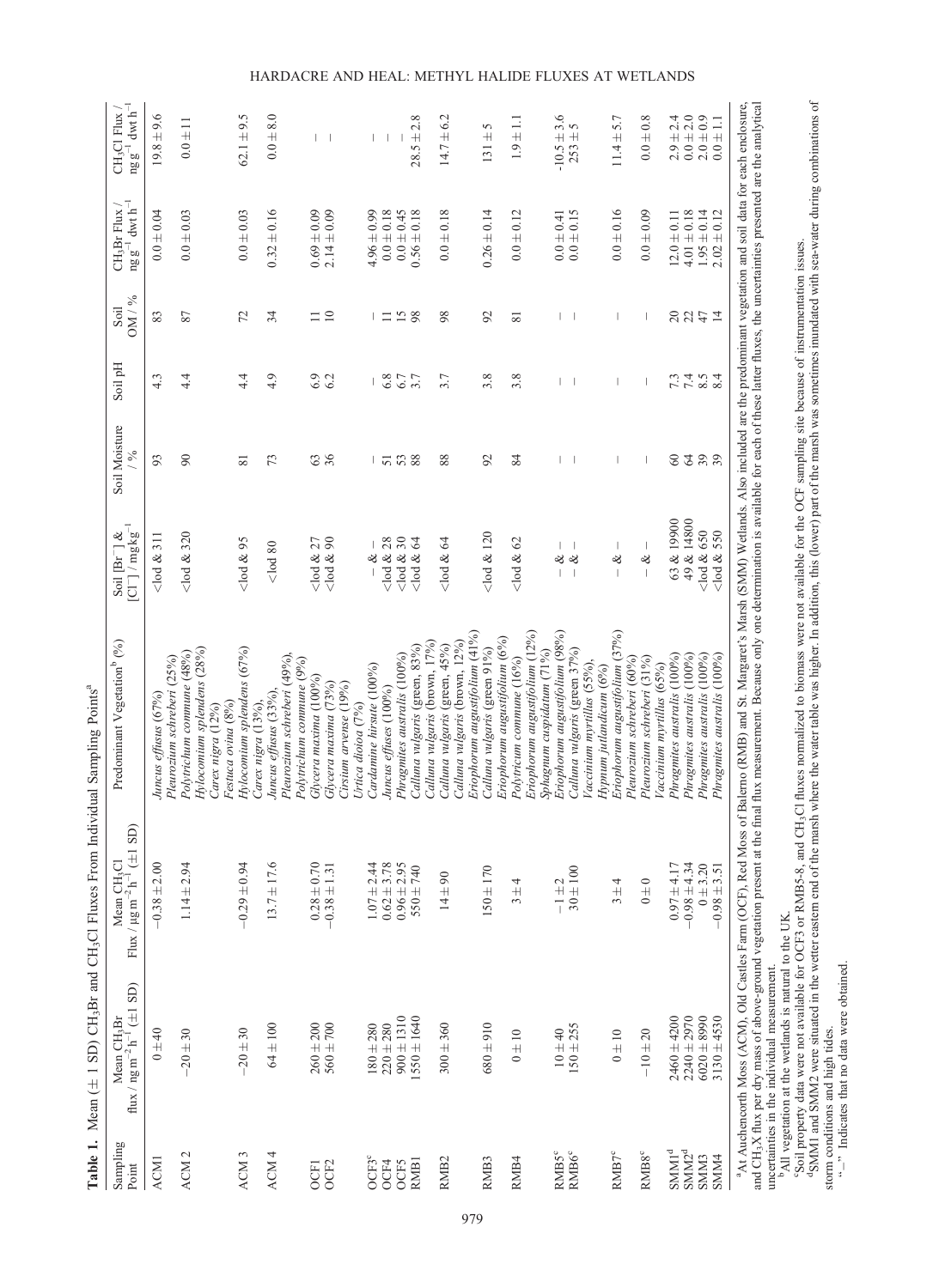four more sampling points were subsequently installed from September 2008 (again two each in the ombotrophic and minerotrophic areas).

[11] St Margaret's Marsh (SMM) is a *Phragmites australis* wetland (~9.16 ha) located on the north bank of the Forth estuary  $(56^{\circ}01'N 3^{\circ}24'W, 0m a.s.l.).$  The western end of the reed bed is drier and divided from the wetter eastern end by a raised bank. Of four sampling points at SMM, two each were in the drier and wetter areas of the reed bed. SMM was uniformly covered by *P. australis* although the size of the plants was variable.

[12] Additional measurements of  $CH_3X$  flux were made at a second P. australis wetland at Caerleverock (CLR) wetland situated on the Solway Firth in southwest Scotland. The main freshwater wetland areas at CLR encompass 32 ha and were created by the construction of a sea wall in 1840, but are subject to occasional salt-water inundation. Stands of P. australis in the wetland are occasionally subject to controlled cutting as part of habitat management. On four separate occasions between August 2007 and July 2009 flux measurements were made at four locations within the main freshwater wetland. Three sampling points contained only P. australis vegetation, the fourth was in a dry area and contained grasses in addition to P. australis. The same sampling method was employed at CLR as at the other wetlands except that the four sampling points at CLR were not fixed, although as close to the same location as possible on each visit. In addition, extra enclosures in other parts of the reed bed were performed on each visit, but these differed between visits in order to investigate spatial variation.

#### 2.2. Sampling Methods

[13] Field measurements were similar to those described in Blei et al. [2010b]. At each sampling point a 400 mm diameter by 200 mm high PVC collar was sunk 150 mm into the ground and left permanently in place. For net flux determination, an appropriately-sized chamber made of 0.5–1.0 mm translucent polythene (typical transmission of photosynthetically active (PAR) radiation  $\approx 85\%$ ) was secured to the collar to create an airtight enclosure. A  $0.044 \text{ m}^3$  chamber was used at most sampling points. Chambers of 0.18 and  $0.28 \text{ m}^3$  were used at SMM sampling points and certain OCF sampling points where vegetation was higher. Chambers were sealed for 10 min after which a 500 mL sample was withdrawn by gas-tight syringe and transferred to an evacuated 1 L Tedlar bag (SKC, PA, USA). An ambient air sample was collected from  $\sim$ 1 m above the ground. Air temperature, subsurface temperature at 50 mm depth, and internal chamber temperature were measured during each sample collection. Total solar radiation and PAR were also recorded. In using a single-chamber sample, albeit with short (10 min) enclosure, there are acknowledged trade-offs between (a) the ability to collect a greater number of samples in order better to characterize the temporal and spatial flux variability, (b) uncertainty at high emitting sites because  $t = 0$  concentrations at chamber enclosure may be elevated compared with the 1 m background sample (leading to net flux overestimation), (c) limiting stress to the enclosed plants, and (d) allowing sufficient  $CH_3X$  to accumulate in the chamber for flux determination.

[14] For investigation of diurnal trends,  $CH_3X$  fluxes were measured approximately every 4 h over a 24 h period in summer at all sampling points at each wetland (ACM, 11–12 August 2008; OCF, 5–6 August 2008; RMB, 15–16 August 2008; SMM, 8–9 August 2008). CH<sub>3</sub>X fluxes were also measured at RMB between 07:00 and 17:00 (winter daylight hours) on 17 February 2009 as this wetland also remained active for CH<sub>3</sub>X fluxes over winter.

## 2.3. Vegetation Removal Experiment

[15] On completion of the time series of flux determinations, all the above-ground vegetation was removed from all of the sampling points at ACM (22 June 2009), OCF (11 June 2009), RMB (9 July 2009), and SMM (7 July 2009) to (a) determine the species and mass composition of the enclosure vegetation and (b) investigate the impact on fluxes of vegetation removal. Live (green) vegetation was sorted by species and dried at  $70^{\circ}$ C until constant mass. CH3X fluxes were measured before, immediately, and 2 weeks after vegetation removal. Any new above-ground vegetation growth was removed before enclosure at the postremoval sampling.

## 2.4. CH<sub>3</sub>X Analytical Methods

[16] Air samples were analyzed for  $CH_3Br$  and  $CH_3Cl$  using an HP5890 gas chromatograph with a custom-built two-stage preconcentration unit, a ZB642 capillary column (Phenomnex Inc., Torrence, CA, USA, 30 m length, 0.32 mm internal diameter, 1.8  $\mu$ m film thickness), and oxygen-doped electron capture detection [Hardacre et al., 2009; Blei et al., 2010b]. The first trap was a one-fourth-inch diameter by 100 mm long stainless steel tube filled with Tenax TA 60/80 mesh (Supelco, Bellefont, PA, USA) cooled to  $-30^{\circ}$ C before loading using dual two-stage Peltier cells (Melcor, Trenton, NJ, USA). The second trap was a one-eighth-inch diameter by 200 mm long stainless steel tube filled with fine glass beads and cooled to  $-80^{\circ}$ C using dry ice. A 100 mL sample aliquot was passed through the first trap and the trapped analytes subsequently transferred to the second trap using switching valves (VICI, Houston, TX, USA). After 5 min the second trap was flash heated to transfer the analytes onto the column. The temperature program was 5 min at  $40^{\circ}$ C, ramping for 5 min at 40 °C min<sup>-1</sup> and hold for 5 min at 240 °C.

[17] Calibration curves for  $CH_3Br$  and  $CH_3Cl$  were prepared weekly using dilutions of certified standards:  $500 \pm 10$  ppby CH<sub>3</sub>Br in nitrogen (Air Products Inc.) and  $15.8 \pm 0.5$  ppmv CH<sub>3</sub>Cl in nitrogen (Air Liquide). Low (10 pptv) and high (100 pptv) standards were analyzed  $1-3$ times per batch of samples to identify and correct for any significant variation in response.

[18] To calculate a final net flux first requires the  $CH_3X$ mixing ratio in the background sample to be subtracted from the mixing ratio of an enclosure sample. Identified sources of uncertainty in mixing ratio quantification include the certified gas standard mixing ratio, dilution of the certified standard to the working standard, variation in analyte transfer to the GC, and integration of the  $CH<sub>3</sub>X$  peak in the chromatogram. With the exception of the uncertainty in the certified CH3X standards, these uncertainties are random and are incorporated within the uncertainty derived from interpolation of the standard calibration constructed for a given analytical run. The uncertainty in the certified standards is explicitly added to the uncertainty in the GC analysis and the "analytical uncertainty" determined by combining the described uncertainties using standard propagation of errors.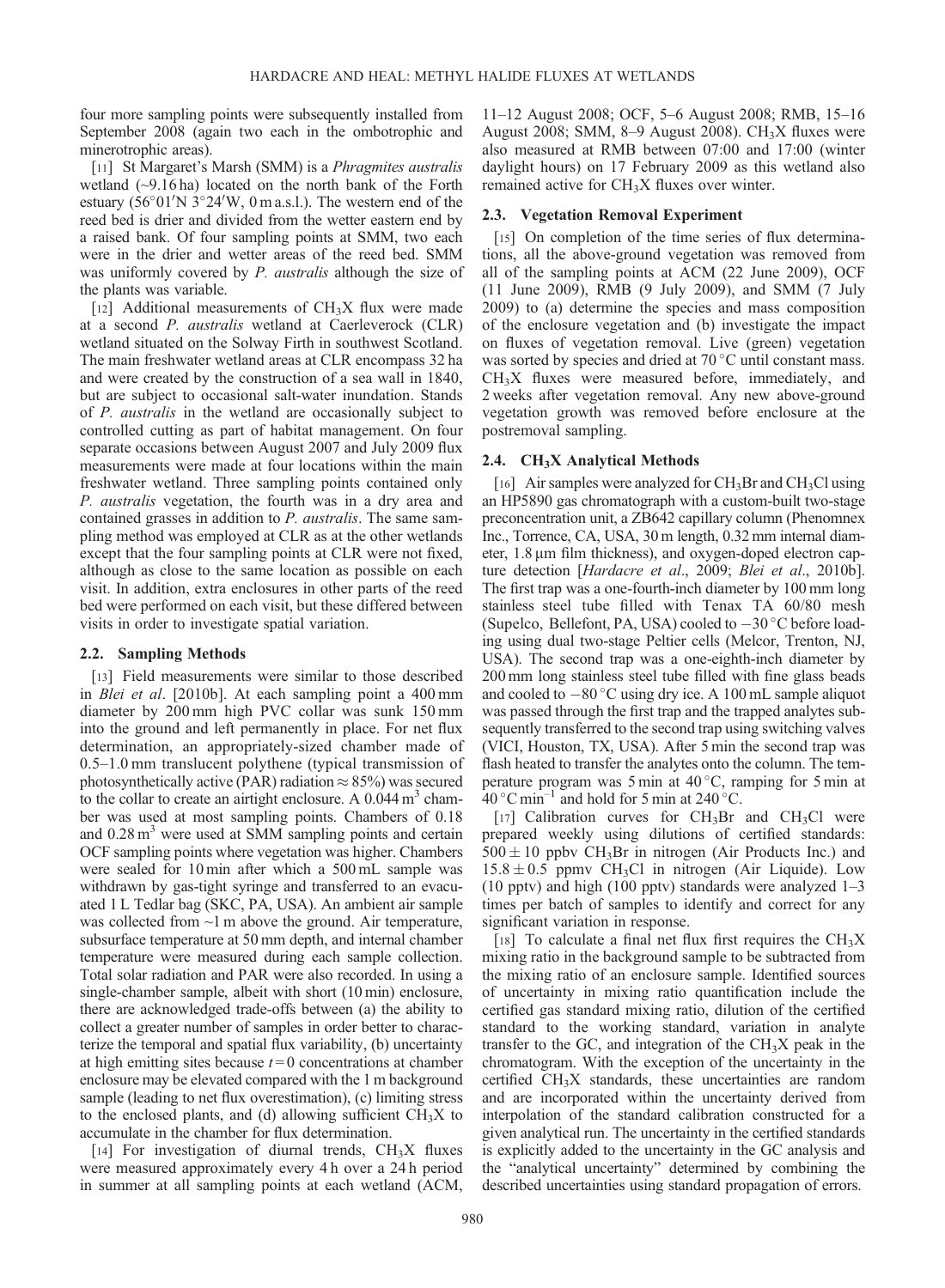[19] The limit of detection (lod) for a net flux was defined by the  $CH<sub>3</sub>X$  mixing ratio of an enclosure sample being significantly different from the  $CH<sub>3</sub>X$  mixing ratio of the corresponding background air sample. The lod was defined here as 1.96 times the analytical uncertainty in the background sample. The average lod for discrimination of significant difference between sample and background mixing ratios was 8 ppt CH<sub>3</sub>Br and 360 ppt CH<sub>3</sub>Cl, corresponding to net fluxes of  $70 \text{ ng m}^{-2} \text{ h}^{-1}$  and  $1600 \text{ ng m}^{-2} \text{ h}^{-1}$  for CH<sub>3</sub>Br and CH3Cl, respectively, for the normal enclosure chamber used.

#### 2.5. Soil Analytical Methods

[20] Samples of soil were collected on 11 October 2007 (ACM and OCF) and 18 October 2007 (RMB and SMM). At each sampling point at each field site six replicate soil cores from 0–100 mm depth were taken using a 30 mm diameter screw auger at evenly spaced points 0.5 m outside the sampling collar. The six replicates from each location were combined in the laboratory to form a mixed bulk sample and then passed through a 2 mm diameter sieve to remove larger plant and stony material. The soils were stored at  $4^{\circ}$ C until analysis.

[21] For soil gravimetric water content, triplicates of 10 g of soil from each sampling point were precisely weighed into a ceramic crucible and dried at  $105^{\circ}$ C until constant mass. Water content was expressed as percentage water content relative to mass of fresh soil. Soil organic matter content was determined via loss on ignition. The triplicates of dried soil samples were transferred to a muffle furnace and heated at  $500^{\circ}$ C for 12 h. The cooled sample was reweighed and organic content as mass lost by ignition expressed relative to the soil dry mass.

[22] For soil pH determination, duplicates of approximately 20 g of fresh soil were weighed into a glass sample jar and 50 mL of reverse osmosis water was added. The mixture was stirred vigorously for 30s and the suspension allowed to settle for 30 min. The pH was measured using a calibrated pH probe (Hanna Instruments, RI, USA).

[23] For soil halide ion  $(Cl^-/Br^-)$  concentration, approximately 10 g of fresh soil was precisely weighed into a plastic container and 100 mL of deionized water added. The mixture was shaken for 1 h with a wrist action shaker (Secor Scientific Instruments Ltd., India) and the suspension allowed to settle. The extractant was filtered through Whatman No. 1 filter paper and the filtrate was stored at  $4^{\circ}$ C until analysis for Br<sup>-</sup> and Cl<sup>-</sup> using a DX-500 ion chromatograph (DIONEX, Sunnyvale, CA, USA). Separation was achieved using an IonPac AS22A analytical column and a mobile phase composed of 4.5 mM sodium bicarbonate and 1.4 mM sodium carbonate delivered at a flow rate of  $1.2 \text{ mL min}^{-1}$ . The lods for  $\text{Br}^-$  and  $\text{Cl}^-$  were  $0.02 \text{ mg L}^{-1}$  and  $0.01 \text{ mg L}^{-1}$ , respectively. Each soil sample was analyzed in duplicate. The halide ion concentration was expressed relative to soil dry mass.

#### 3. Results and Discussion

### 3.1. CH<sub>3</sub>Br and CH<sub>3</sub>Cl Fluxes and Their Seasonal Trends

[24] A total of 568 CH<sub>3</sub>Br and 418 CH<sub>3</sub>Cl net flux determinations were made across the different sampling points of the wetlands over the 2 year duration of this study. The full time series of net  $CH_3Br$  and  $CH_3Cl$  fluxes at each sampling point within the four principal wetlands investigated are shown in Figure 1. The long-term mean fluxes at each individual sampling point in each wetland are given in Table 1. The overall long-term mean  $(\pm 1 \text{ SD})$  net fluxes from all measurements made at each wetland are: ACM (Auchencorth Moss),  $8 \ (\pm 7)$  ng CH<sub>3</sub>Br m<sup>-2</sup> h<sup>-1</sup> and 3560  $(\pm 1260)$  ng CH<sub>3</sub>Cl m<sup>-2</sup> h<sup>-1</sup>; OCF, 420 ( $\pm$  70) ng CH<sub>3</sub>Br  $m^{-2} h^{-1}$  and 500 ( $\pm$  260) ng CH<sub>3</sub>Cl  $m^{-2} h^{-1}$ ; RMB, 500  $(\pm 90)$  ng CH<sub>3</sub>Br m<sup>-2</sup> h<sup>-1</sup> and 140,000 ( $\pm 36,000$ ) ng CH<sub>3</sub>Cl m<sup>-2</sup> h<sup>-1</sup>; SMM, 3600 ( $\pm$  600) ng CH<sub>3</sub>Br m<sup>-2</sup> h<sup>-1</sup> and  $-270 \ (\pm 450)$  ng CH<sub>3</sub>Cl m<sup>-2</sup> h<sup>-1</sup>. These data show that different wetland systems contribute widely varying amounts of  $CH<sub>3</sub>Br$  and  $CH<sub>3</sub>Cl$  to the atmosphere. Overall, RMB was the greatest net emitter of  $CH<sub>3</sub>Br$  and  $CH<sub>3</sub>Cl$ . OCF and ACM were, respectively, the smallest net emitters of  $CH<sub>3</sub>Cl$ and CH3Br.

[25] Seasonal trends in  $CH<sub>3</sub>X$  emissions that approximately followed the Scottish growing season and associated trends in temperature (air and soil), PAR, and plant growth cycles were observed at most of the individual sampling points in this study (Figure 1). The growing season is defined here as beginning when mean daily air temperature exceeds  $5^{\circ}$ C for five consecutive days and ending when mean daily temperature is below  $5^{\circ}$ C for five consecutive days. For eastern Scotland the growing season extends for ~240 days from the end of March to mid-November [Adams and Early,  $2004$ . CH<sub>3</sub>X fluxes at sampling points where clear seasonal trends were not observed (CH<sub>3</sub>Cl fluxes from all SMM sampling points, CH3Cl fluxes at OCF1, OCF2, and OCF5, and CH3Cl fluxes at ACM1, ACM2, and ACM3) were generally small, fluctuating between emission and uptake. Maximum net CH3Br and/or CH3Cl emissions were observed within the period of maximum summer air temperature, soil temperature, and PAR intensity. At the beginning of the growing season, net emissions were observed after air temperature, soil temperature, and PAR began to increase, which was from around mid-April. Peak emissions were generally observed in early summer (June–July). In addition to temperature and PAR, seasonal trends in  $CH<sub>3</sub>X$  emission may also be linked to (a) plant biomass, which is at a minimum (or absent) during the winter months, rapidly increases at the start of the growing season and peaks at the end of the growing season, or (b) stages of the plant growth cycle, as observed for CH<sub>3</sub>X emissions from rice paddies [Redeker et al., 2004]. The observation of seasonal trends in  $CH<sub>3</sub>X$  emissions at Scottish wetlands is consistent with other long-term measurements at temperate peatlands [*White et al.*, 2005] and saltmarshes [Drewer et al., 2006; Blei et al., 2010b].

[26] Comparatively large CH<sub>3</sub>Br and CH<sub>3</sub>Cl net emissions were also observed throughout the winter at RMB sampling points RMB1-3. Significant winter emissions of  $CH<sub>3</sub>X$  from wetlands (or any other ecosystem) have not previously been reported (but are infrequently investigated) and are an important consideration for global scale-up. Unique to sampling points RMB1-3 was the predominant Calluna vulgaris vegetation, which is perennial, evergreen, and woody. Unlike sampling points that enclose annual species (e.g., P. australis sampling points at SMM) or perennial nonwoody species (e.g., sampling points at OCF, ACM, and RMB4), which did not emit  $CH_3X$  during winter (Figure 1), a relatively large amount of biomass was present at RMB1- 3 during the winter. Although C. vulgaris did not emit large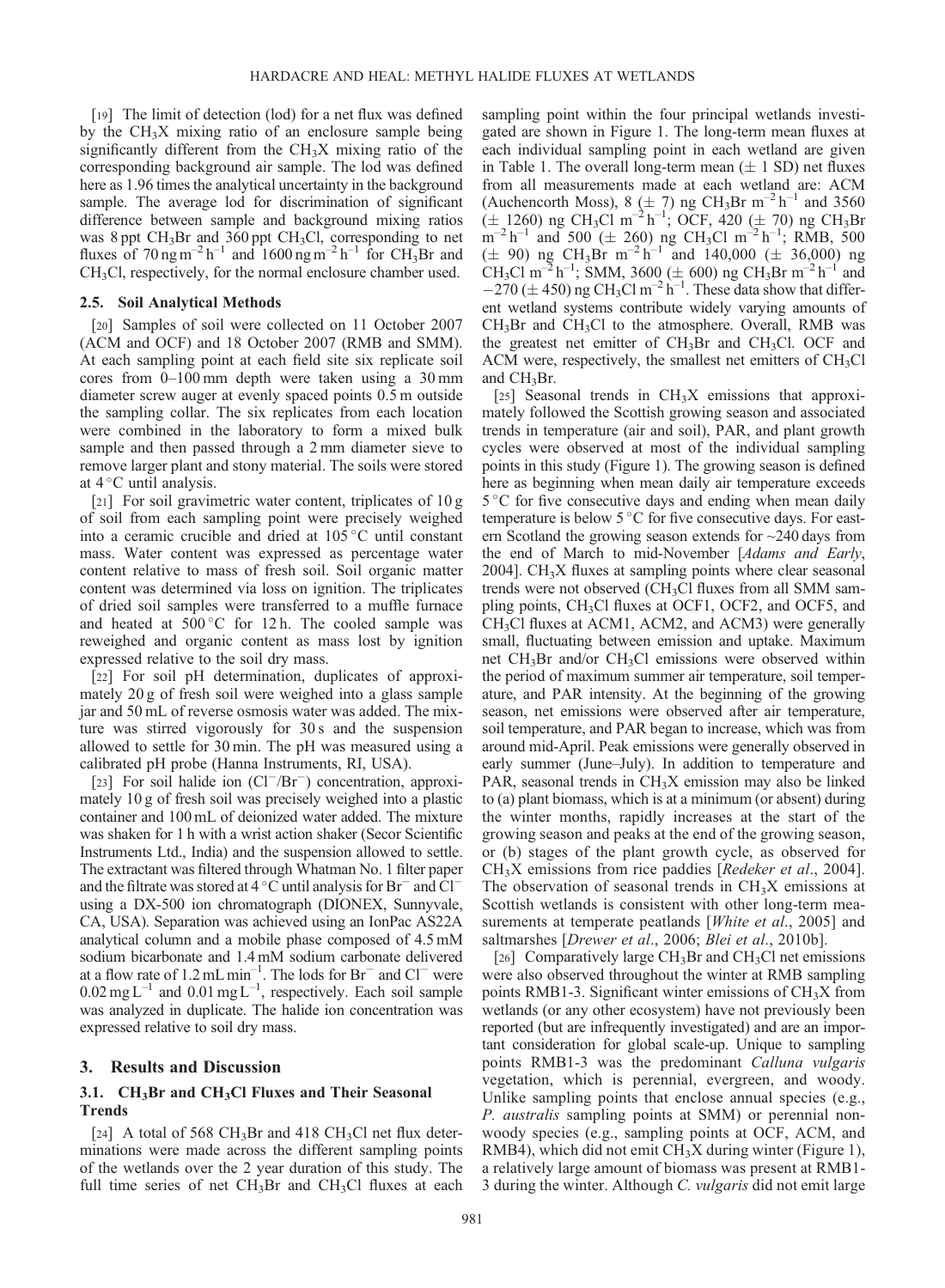

Figure 1. Air temperature, PAR, and methyl halide net fluxes at Auchencorth Moss (ACM), Old Castles Farm (OCF), Red Moss of Balerno (RMB), and St. Margaret's Marsh (SMM) wetlands. (a, d, g, j) Temperature and PAR data (averaged for the sampling time at each site on the day of sampling); (b, e, h, k) CH<sub>3</sub>Br fluxes and (c, f, i, and j) CH<sub>3</sub>Cl fluxes. Vertical bars show  $\pm 1$  SD of the analytical uncertainty associated with each  $CH<sub>3</sub>X$  measurement. Zero flux lines are plotted in gray. Dates are presented in mm/yy format.

amounts of  $CH_3X$  per unit biomass (Table 1), the presence of a comparatively large amount of biomass in winter maintained significant CH3X flux per unit area. Abiotic soil-based production of CH3X in low pH conditions has also been proposed [Keppler et al., 2000] and the low pH  $(\sim 3.8)$  of the peat at RMB could be a suitable environment for these reactions. However, vegetation removal experiments in the summer months (see section 3.3) did not provide supporting evidence for an important soil abiotic  $CH<sub>3</sub>X$  source at RMB or any of the wetland sites in this study, indicating that the winter emissions are likely of plant origin.

[27] None of the wetlands in this study were a large net sink for  $CH_3X$ , although net uptake of  $CH_3Br$  and/or CH3Cl was observed at some time at most of the wetlands (Figure 1). Seasonality in net  $CH<sub>3</sub>Br$  uptake was observed only at ACM. Net uptake of CH3Cl was observed at OCF and SMM. Seasonal  $CH<sub>3</sub>X$  uptake at ACM and SMM began late in the growing season and continued into winter, in contrast to net  $CH<sub>3</sub>X$  emissions, which occurred during the growing season.

[28] Evidence for bidirectional uptake and emission was observed at ACM2 and ACM4 for  $CH<sub>3</sub>Cl$  and  $CH<sub>3</sub>Br$ , respectively. At these two sampling points, net  $CH<sub>3</sub>X$  emission switched to net  $CH<sub>3</sub>X$  uptake at the end of the growing season and vice versa at the start of the growing season. The observation of bidirectional uptake and emission in this study is consistent with studies at temperate grasslands [Rhew and Abel, 2007] and peatlands [White et al., 2005]. It is likely that uptake and emission occurred concurrently at many of the sampling points in this study, but with uptake generally masked by larger emissions. Individual sampling points at each wetland that were a net sink of  $CH<sub>3</sub>X$  over the whole period of measurement can be noted from Table 1.

#### 3.2. Diurnal Trends in CH<sub>3</sub>X Fluxes

[29] The subdiurnal measurements of net flux at each wetland are shown in Figure 2, averaged across all sampling locations at each wetland. Daily trends were less well-defined than annual trends, although diurnal measurements were only made once at each location.  $CH<sub>3</sub>Br$  and  $CH<sub>3</sub>Cl$  emissions from SMM (Figure 2d),  $CH<sub>3</sub>Br$  emissions from RMB (Figure 2c), and to a lesser extent  $CH<sub>3</sub>Cl$  uptake at OCF (Figure 2b), followed a clear pattern that matched the daily cycle in PAR and air temperature. Maxima in fluxes (generally emissions) were observed during the warmest and lightest part of the day and mean net emissions decreased by approximately a factor of three during the night.  $CH<sub>3</sub>X$  fluxes did not follow daily PAR and temperature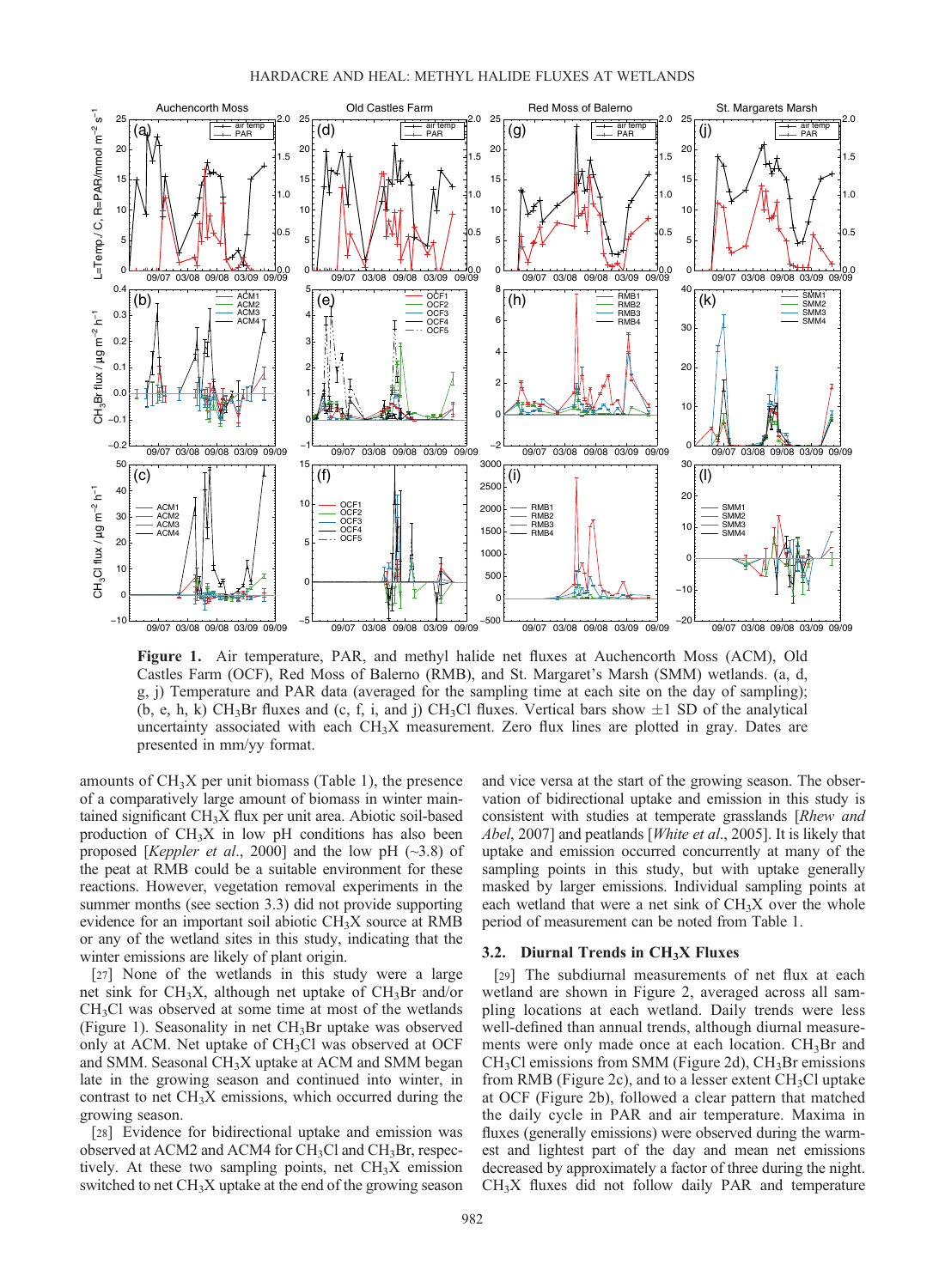

**Figure 2.** Summer-time diurnal net  $CH_3Br$  and  $CH_3Cl$  fluxes at (a) ACM, (b) OCF, (c) RMB, and (d) SMM. (e) CH<sub>3</sub>Br and CH<sub>3</sub>Cl fluxes measured during a 12 h period in winter at RMB. Note the different time scale for Figure 2e. Vertical bars show  $\pm 1$  SD about the mean flux from all sampling points in the wetland on the given sampling occasion. Air and soil temperatures and PAR intensity on each sampling occasion are also shown.

cycles at either OCF or ACM (except perhaps for CH<sub>3</sub>Cl at OCF, as noted above). No CH<sub>3</sub>Br fluxes were observed at ACM during these measurements (Figure 2a), consistent with the long-term observations, which showed that seasonal CH<sub>3</sub>Br emissions at ACM were decreasing by mid-August, when the diurnal measurements were made (Figure 1b). CH3Cl uptake was observed at OCF (Figure 2b). However, in general, the  $CH<sub>3</sub>X$  fluxes at the ACM and OCF wetlands were constant during the day of measurement.

[30] As noted above, the RMB site was the only wetland in this study to show persistent  $CH<sub>3</sub>X$  emission fluxes during winter. Figure 2e shows that net emissions of CH<sub>3</sub>Br occurred at 10:30 am and 15:30 pm when air temperature and PAR were elevated compared to the early morning and evening sampling events. More data points between these times would permit better characterization of any winter diurnal trend in  $CH<sub>3</sub>Br$ fluxes at this site. As observed in the summer,  $CH<sub>3</sub>Cl$  fluxes did not follow a well-defined diurnal trend. The switching between net uptake and net emission of  $CH<sub>3</sub>Br$  is consistent with bidirectional soil-associated uptake and plant-associated emission processes occurring at this wetland throughout winter. Plant-associated  $CH<sub>3</sub>Br$  emission was dominant at higher temperature and PAR intensity, but soil-associated uptake, not normally observed at this site, was apparent when the plants were less active.

[31] The absence of consistent diurnal trends across all wetland sites suggests that  $CH_3X$  flux is not dominated by fundamental photosynthetic pathways within the plant, but is likely a consequence of the heterogeneity of processes contributing to net flux across the diversity of wetland systems investigated (see section 3.6).

### 3.3. Vegetation Removal Experiments

[32] Figure 3 shows the average net  $CH<sub>3</sub>X$  fluxes at each wetland site before, immediately after, and two weeks after removal of vegetation from each sampling point. No  $CH<sub>3</sub>Cl$ data were available for the vegetation removal experiment at OCF due to analytical problems.  $CH<sub>3</sub>Br$  emissions stopped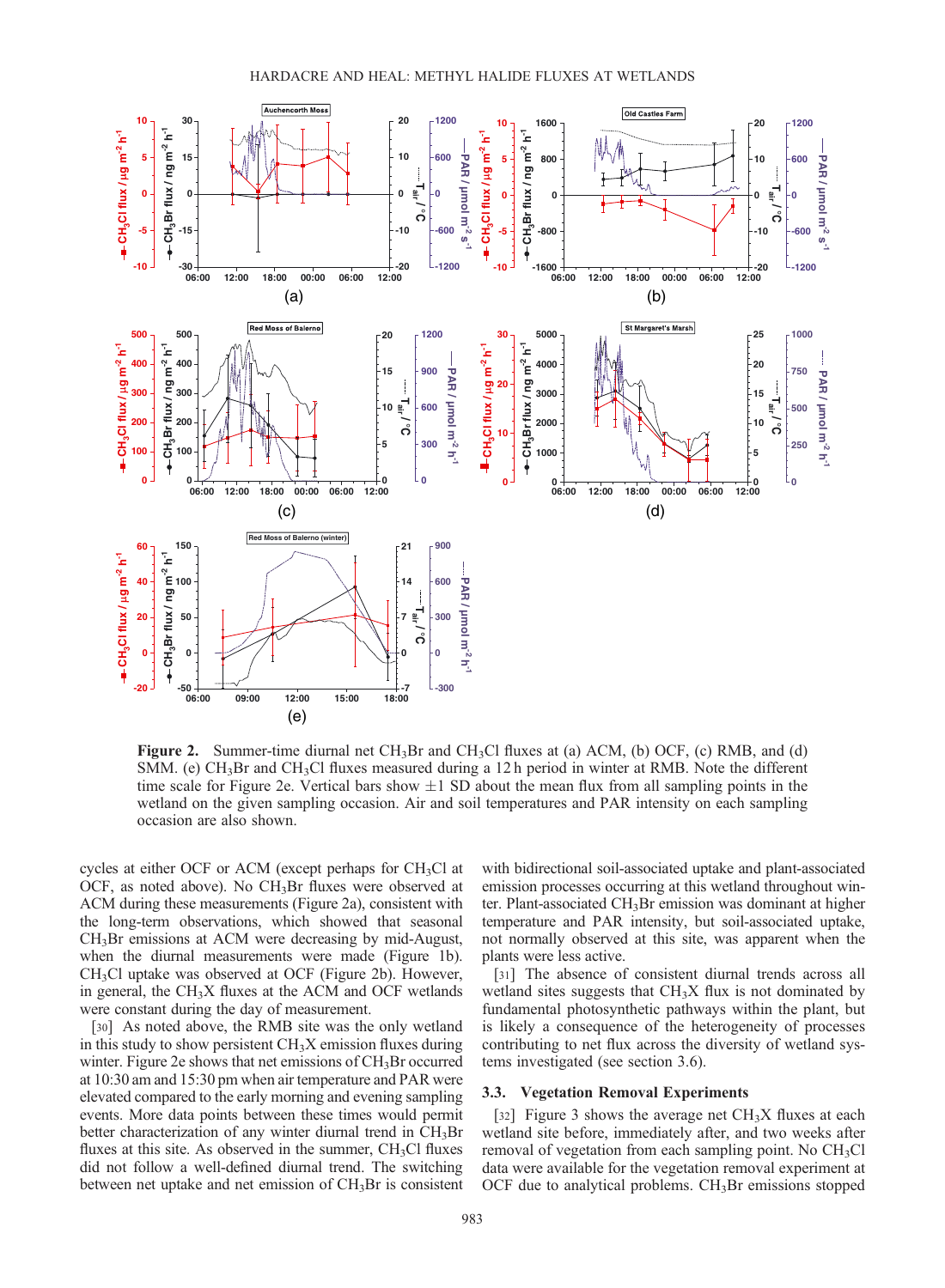

**Figure 3.** Mean net fluxes of (a)  $CH_3Br$  at ACM, OCF, and RMB; (b)  $CH_3Br$  at SMM; and (c)  $CH_3Cl$  at ACM, RMB, and SMM (no CH<sub>3</sub>Cl data at OCF because of instrumentation failure), before vegetation removal (black bars), immediately after vegetation removal (red bars) and two weeks after vegetation removal (green bars). The error bars show the average analytical uncertainty in the fluxes at the individual sampling points in a wetland, including for the instances where average net flux was zero.

or were significantly reduced immediately after vegetation removal at ACM1, ACM4, OCF1-3, OCF5, and RMB1-3, while CH<sub>3</sub>Cl emissions stopped or were significantly reduced immediately after vegetation removal at ACM2, ACM4, RMB1-3, RMB6-7, SMM1, and SMM3. These sampling points had generally been strong emitters of CH3Br and/or  $CH<sub>3</sub>Cl$ . After 2 weeks no significant  $CH<sub>3</sub>Br$  or  $CH<sub>3</sub>Cl$  emissions were observed at any of the sampling points. The measurements after vegetation removal showed that the wetland sites studied here were not large sinks for  $CH<sub>3</sub>X$ , in concordance with results from vegetation removal experiments in New Hampshire peatlands [*White et al.*, 2005] and Scottish salt marshes [*Blei et al.*, 2010b].

[33] At the SMM reed wetland, the CH<sub>3</sub>Br emissions continued immediately after the vegetation was removed, although at SMM1-3 these emissions were significantly less than prior to vegetation removal.  $CH<sub>3</sub>Br$  emissions from all SMM sampling points had ceased 2 weeks later. The reduction in emissions immediately after vegetation removal suggests that CH3Br was mainly produced by the above-ground parts of the *P. australis* plants. The lower, but significant, emission after vegetation removal indicates that  $CH<sub>3</sub>Br$ was also produced below-ground prior to transportation to the surface via the P. australis stems. It seems likely that the rhizomes and/or root of the P. australis were responsible for subsurface  $CH<sub>3</sub>Br$  production. The absence of emissions after two weeks suggests that the subsurface plant contribution eventually died following removal of the photosynthesizing leaves and stems.

#### 3.4. Environmental Drivers of  $CH_3Br$  and  $CH_3Cl$  Fluxes

[34] Figure 1 shows that  $CH<sub>3</sub>X$  emissions broadly corresponded to annual trends in temperature and PAR intensity, consistent with a vegetation origin. However, there did not appear to be a "threshold" temperature (air or soil) or PAR intensity that triggered onset or cessation of  $CH<sub>3</sub>X$  emissions. Seasonally-defined net  $CH<sub>3</sub>X$  uptake (CH<sub>3</sub>Br only) was only observed at ACM (Figure 1b), likely after  $CH<sub>3</sub>Br$ emissions had sufficiently reduced. Thus, the apparent onset of CH3Br uptake coincided with decreasing temperature and PAR intensity in September. A soil-associated uptake process is likely to depend specifically on soil temperature [Hines et al., 1998] rather than air temperature or PAR intensity. Hence, the slower decline of soil temperature compared to air temperature may have allowed  $CH<sub>3</sub>Br$  uptake to continue at ACM into the early winter months.

[35] To investigate potential drivers of seasonal variation in  $CH<sub>3</sub>X$  fluxes, correlations were calculated between fluxes and air temperature, soil temperature, PAR intensity, and soil water-level (Table 2). Measurements of zero flux were excluded in the calculations. The correlation between  $CH<sub>3</sub>X$  emissions and the environmental parameters was generally better than the correlation between the environmental parameters and  $CH<sub>3</sub>X$  uptake. However, none of the measured environmental parameters was a consistent driver of CH<sub>3</sub>Br uptake or emission across the wetland sites. CH<sub>3</sub>Cl emission was positively correlated with air temperature at OCF ( $r = 0.54$ ), RMB ( $r = 0.40$ ), and SMM ( $r = 0.57$ ), while  $CH<sub>3</sub>Br$  and  $CH<sub>3</sub>Cl$  emissions were positively correlated with soil temperature at OCF ( $r_{\text{CH3Cl}} = 0.56$ ,  $r_{\text{CH3Br}} =$ 0.40) and SMM ( $r_{\text{CH3Cl}} = 0.48$ ,  $r_{\text{CH3Br}} = 0.51$ ). The correlation between soil temperature and CH<sub>3</sub>X flux at SMM likely reflects the annual life cycle of the P. australis plants at SMM, which regrow each year from subsurface rhizomes. For this species, soil temperature appears to be the most important driver of  $CH<sub>3</sub>Br$  emission, but  $CH<sub>3</sub>Cl$  fluxes were also positively correlated with soil water level and air temperature. PAR intensity was only positively correlated with CH3Cl flux at OCF and RMB. These observations further suggest that although  $CH<sub>3</sub>X$  emission is a plant-based process, it is not directly linked to primary photosynthetic pathways. It is not understood why CH<sub>3</sub>Br emissions at ACM were so strongly negatively correlated with PAR intensity.

[36] Soil water level was negatively correlated with  $CH<sub>3</sub>Br$  emission at ACM and with  $CH<sub>3</sub>Cl$  emission at ACM and RMB. Here negative correlation indicates greater emission at lower water table. The water level at ACM and RMB reflects microtopographical features at these two wetlands. CH<sub>3</sub>Br emissions at ACM were predominantly from ACM4, which enclosed similar vegetation to ACM1, but was sited at a higher point in the peat bog where the water level and peat water content were consistently lower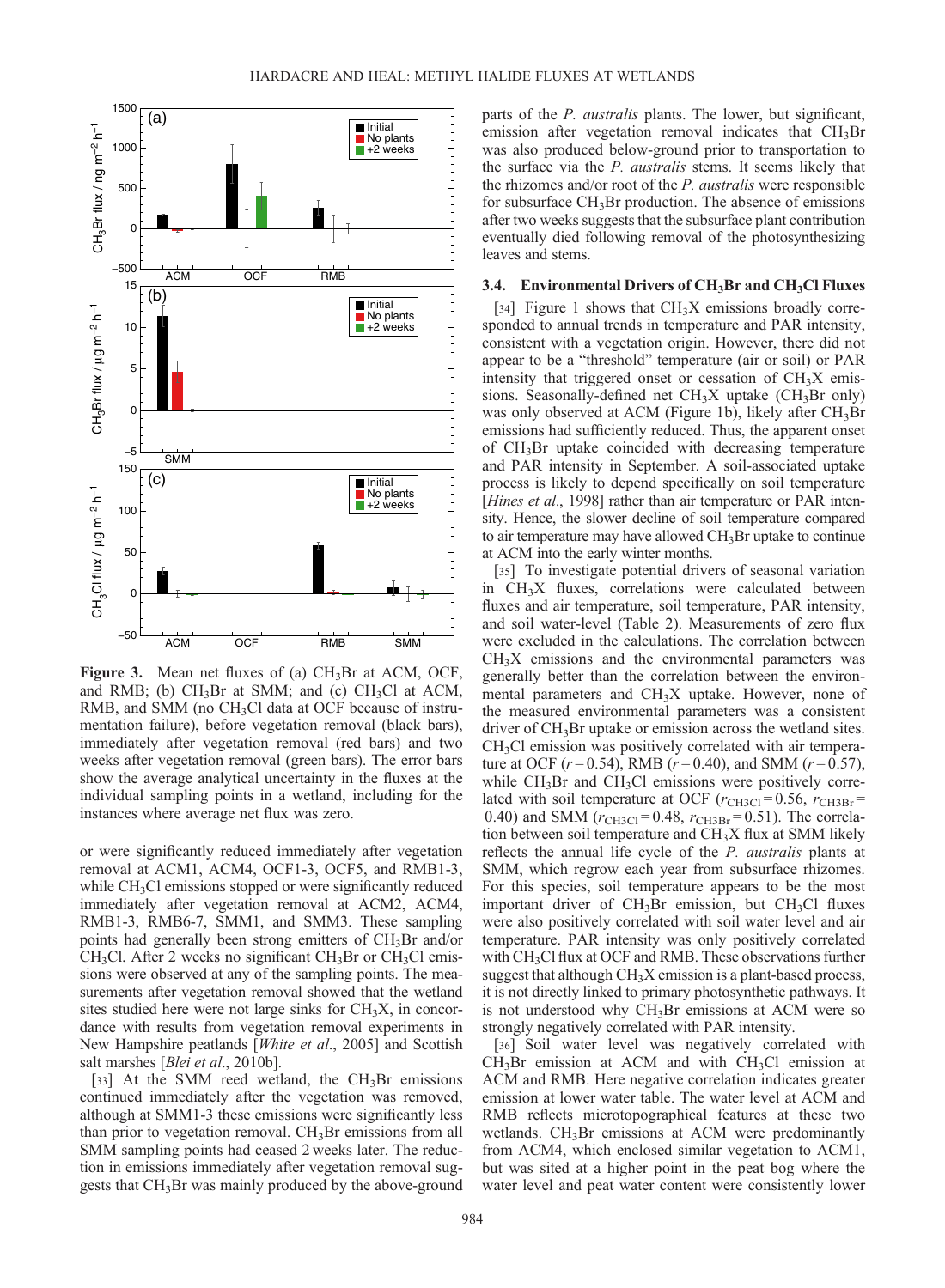|                                                |                                                                                         |                                    |                                 | Net Emission                    |                                    |                              |                                 |                                 |                                    |             |                    |                  | Net Uptake                            |                                          |   |                                       |
|------------------------------------------------|-----------------------------------------------------------------------------------------|------------------------------------|---------------------------------|---------------------------------|------------------------------------|------------------------------|---------------------------------|---------------------------------|------------------------------------|-------------|--------------------|------------------|---------------------------------------|------------------------------------------|---|---------------------------------------|
|                                                |                                                                                         |                                    | $CH_3Br$                        |                                 |                                    |                              | CH <sub>3</sub> Cl              |                                 |                                    |             | CH <sub>3</sub> Br |                  |                                       | CH <sub>3</sub> Cl                       |   |                                       |
|                                                | <b>ACM</b><br>OCF<br><b>OCF</b><br><b>SMM</b><br><b>ACM</b><br><b>RMB</b><br><b>RMB</b> |                                    |                                 |                                 |                                    | <b>SMM</b>                   | ACM                             | OCF                             | <b>RMB</b>                         | <b>SMM</b>  | <b>ACM</b>         | <b>OCF</b>       | <b>RMB</b>                            | <b>SMM</b>                               |   |                                       |
| $T$ air<br>T soil<br>Water level<br><b>PAR</b> | $-0.30$<br>0.01<br>$-0.42$<br>$-0.77$                                                   | 0.27<br>0.40<br>$-0.17$<br>$-0.05$ | 0.32<br>0.04<br>$-0.35$<br>0.32 | 0.21<br>0.51<br>$-0.36$<br>0.15 | 0.27<br>0.23<br>$-0.45$<br>$-0.01$ | 0.54<br>0.56<br>0.01<br>0.64 | 0.40<br>0.28<br>$-0.52$<br>0.33 | 0.57<br>0.48<br>$-0.08$<br>0.69 | $-0.02$<br>0.13<br>$-0.30$<br>0.30 | b<br>b<br>b | b<br>b<br>b<br>b   | b<br>b<br>b<br>b | $-0.02$<br>$-0.29$<br>0.33<br>$-0.22$ | $-0.28$<br>$-0.36$<br>$-0.39$<br>$-0.77$ | b | $-0.17$<br>$-0.19$<br>0.33<br>$-0.18$ |

Table 2. Pearson Correlation Coefficients Between Methyl Halide Fluxes and Environmental Parameters at Auchencorth Moss (ACM), Old Castles Farm (OCF), Red Moss of Balerno (RMB) and St. Margaret's Marsh (SMM) Wetlandsa

<sup>a</sup>Bold indicates significant at  $p < 0.05$ .<br> $b(a)$  No significant CH<sub>2</sub>Rr or CH<sub>2</sub>Cl u

 $b$ <sup>t</sup>(a) No significant CH<sub>3</sub>Br or CH<sub>3</sub>Cl uptake at these wetlands. (b) Insufficient data points to quantify correlation.

(Table 1). At RMB,  $CH<sub>3</sub>Br$  emissions were predominantly from the sampling points enclosing C. vulgaris, which were situated in the raised ombotrophic area of the peat bog where the peat water level was consistently lower. In contrast, the plants situated in the lower, wetter areas of the bog at ACM1-2 emitted much less CH<sub>3</sub>Br (Table 1).

[37] The general absence of any correlation between  $CH<sub>3</sub>X$ uptake and the environmental parameters may at least in part reflect the few observations of net uptake in this study.

[38] As a general observation there were stronger positive associations of net emissions with temperature and lower water table than with PAR, i.e., to variables that have longer (seasonal) time constants through their range of variability (cf. PAR intensity which has very short time-constant variability). However, it is intrinsically difficult to isolate the effect of individual parameters in a complicated ecosystem. Different parameters may affect different methyl halides and different processes differently, as well as being inherently confounded. For example, a sunny summer day is also likely to be warm. Further confounding may also arise from plants emitting variable amounts of  $CH_3X$  at different stages of their growth cycles such as flowering and seeding, as observed in rice plants [Redeker et al., 2002], where  $CH_3Br$ emissions increased until the start of the reproductive stage, were variable during the reproductive stage and declined thereafter. Even studies in an environment where temperature, light intensity and water level are tightly controlled and manipulated would likely struggle to separate out the myriad of potential interacting factors.

#### 3.5. CH<sub>3</sub>X Fluxes at Caerlaverock Wetland

[39] The average  $CH_3X$  fluxes measured on four occasions at the additional Caerlaverock (CLR) P. australis wetland are compared in Figure 4 with the  $CH<sub>3</sub>X$  fluxes measured at similar times of year at the similar SMM wetland.  $CH<sub>3</sub>Cl$ measurements were not undertaken prior to January 2008. The average CH<sub>3</sub>Br flux ( $\pm$ 1 SD) from  $n = 29$  measurements at CLR was  $1610 \pm 920$  ng m<sup>-2</sup> h<sup>-1</sup>. The CH<sub>3</sub>Cl fluxes from CLR were not significant and are not discussed further.

[40] CH<sub>3</sub>Br emissions were observed from CLR in August 2007, May 2008, and July 2009, which were within the growing season, but not in November 2007, which fell outside the growing season. These observations are consistent with the annual trends observed in CH<sub>3</sub>Br fluxes at SMM (Figure 1k), although the limited number of sampling events at CLR clearly limits detailed analysis of annual trend. On average the  $CH<sub>3</sub>Br$  emissions from CLR were smaller than those from SMM (Figure 4), but the P. australis plants at



**Figure 4.** Mean  $CH_3X$  net fluxes from the St Margaret's Marsh (SMM) and Caerlaverock (CLR) P. australis wetlands on four measurement occasions between August 2007 and July 2009. Uncertainty bars show  $\pm$  1 SD where  $n=4$  for measurements at SMM on 30 August 2007, 18 October 2007, 21 May 2008, and 07 July 2009, and  $n=8, 6, 3,$ and 11 for measurements at CLR on 23 August 2007, 09 November 2007, 05 May 2008, and 21 July 2009, respectively. At these wetlands the  $CH_3Br$  and  $CH_3Cl$  fluxes were of similar magnitude and are plotted on a common scale. No  $CH<sub>3</sub>Cl$ measurements were made in 2007.

CLR were shorter than at SMM. The  $CH<sub>3</sub>Br$  fluxes normalized to P. australis biomass enclosed within eight sampling points at the two wetlands are given in Table 3 and are remarkably consistent for CLR1-4 and SMM2-4, in the range  $2-4$  ng (g fwt)<sup>-1</sup> h<sup>-1</sup>. It is important to note that fluxes normalized to biomass represent only a "snapshot", because

Table 3. Comparison of CH<sub>3</sub>Br Fluxes at Four Sampling Points at St Margaret's Marsh (SMM) and Caerlaverock (CLR) P. australis Wetlands<sup>a</sup>

| $CH_3Br$ Flux / ng (g Dry Weight) <sup>-1</sup> h <sup>-1</sup> |                                    |
|-----------------------------------------------------------------|------------------------------------|
| <b>SMM</b>                                                      | CLR.                               |
| 11.7 ( $\pm$ 0.4)<br>4.0 ( $\pm$ 0.3)                           | 2.3 $(\pm 0.2)$<br>3.5 $(\pm 0.2)$ |
| $2.0 \ (\pm 0.1)$<br>$2.0 \ (\pm 0.2)$                          | 4.1 $(\pm 0.3)$<br>3.0 $(\pm 0.1)$ |

<sup>a</sup>Fluxes are expressed per mass of above-ground P. australis present at the final flux measurement. Because only one flux determination is available at each sampling point, the analytical uncertainty in the measurement is presented.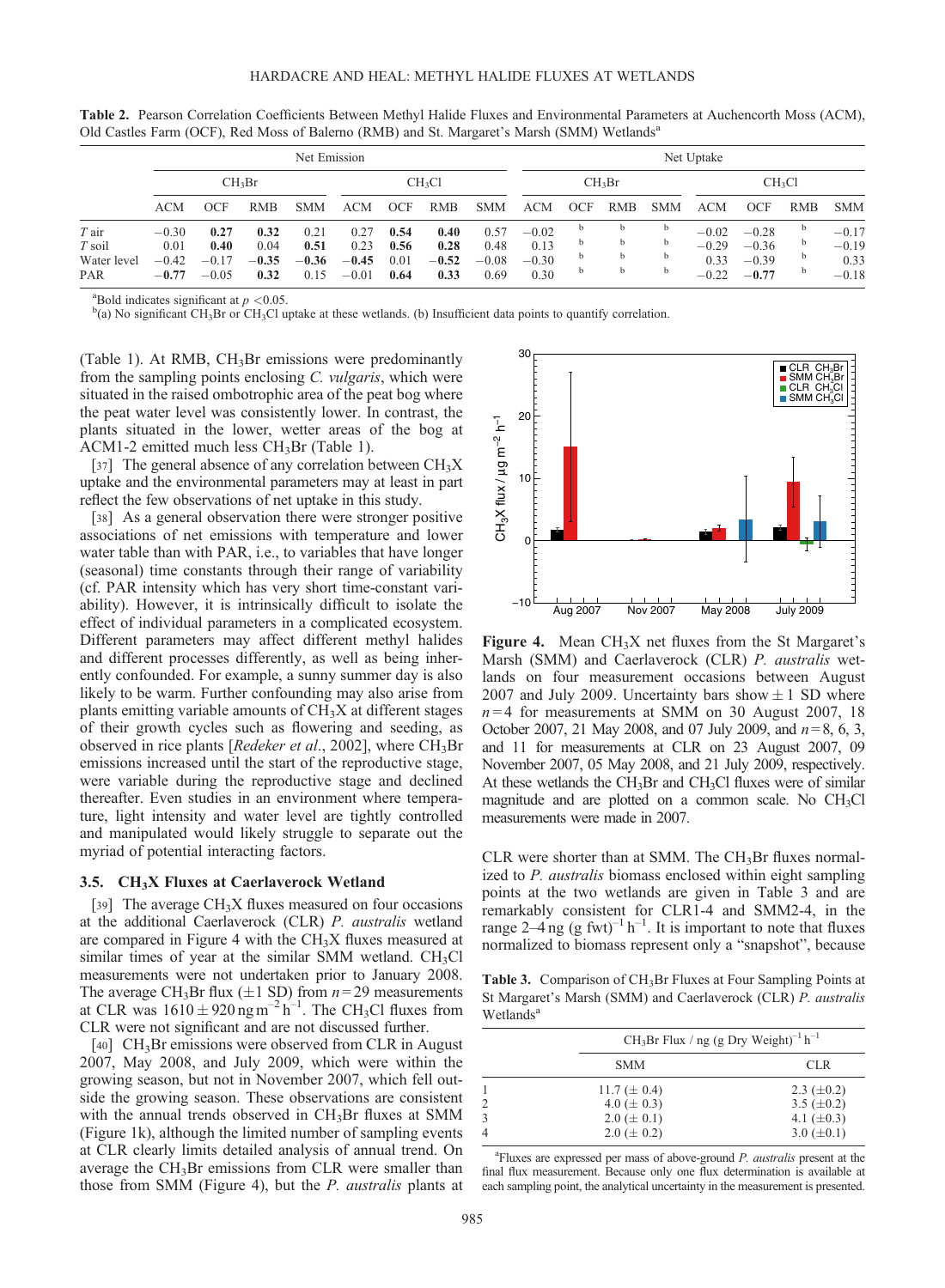vegetation removal to determine mass could only be undertaken once at each sampling point. Although SMM and CLR were both close to the coast, with higher soil halogen concentrations than at the other wetlands (Table 1), the CH3Br fluxes normalized to biomass were also similar at sampling point OCF5, an inland wetland site with P. *australis* (Table 1), indicating that P. australis is a consistently strong emitter of CH<sub>3</sub>Br.

## 3.6. Heterogeneity in  $CH<sub>3</sub>X$  Fluxes and a Dominant Role for Plant Species

[41] Within each wetland the net fluxes from the individual sampling points varied in magnitude and direction (Table 1). For example, at ACM the net  $CH_3Br$  and  $CH_3Cl$  emissions from ACM4 were comparatively large and followed welldefined seasonal trends. In contrast,  $CH_3Br$  and  $CH_3Cl$ emissions from ACM1-3 were small and did not follow distinct seasonal trends. At RMB, particularly large  $CH_3Br$  and  $CH_3Cl$ emissions, with welldefined annual trends, were observed at RMB1-3, but the  $CH<sub>3</sub>X$  fluxes from RMB4 were small and variable (Table 1). There was insufficient data to elucidate seasonal trends at RMB5-7, but the limited measurements showed high  $CH<sub>3</sub>Br$  and  $CH<sub>3</sub>Cl$  fluxes from RMB6 and much smaller fluxes at RMB5 and RMB7-8.

[42] The variability in subdiurnal  $CH<sub>3</sub>X$  net fluxes and in the associations of fluxes with environmental parameters also supports substantial heterogeneity in the factors contributing to the observed net flux at a given location and time. This considerably complicates the formulation of general predictive conclusions for  $CH<sub>3</sub>X$  net fluxes from these ecosystems, and hence in an extrapolation to global scale. Nevertheless, several observations from this study demonstrate that intersite and intrasite heterogeneity in  $CH<sub>3</sub>X$ fluxes from the four wetlands was primarily influenced by vegetation cover.

[43] First, where sampling points within a wetland had similar species composition, the  $CH<sub>3</sub>X$  fluxes and annual trends were similar, irrespective of differences in microtopograpy between the sampling points. This was clearly demonstrated at SMM and RMB.  $CH<sub>3</sub>Br$  emissions were consistently large (and had annual cycle) at SMM1-4 where only P. australis was present in both wetter (SMM1-2) and drier (SMM3-4) areas of the wetland (Table 1).  $CH_3Br$ and CH3Cl emissions were also seasonally well-defined and consistently large at RMB1-3, which predominantly enclosed C. vulgaris (Table 1) in locations that encompassed ombotrophic and minerotrophic areas at either hummocks or hollow sites.

[44] Second, where sampling points were similar in their microtopography,  $CH<sub>3</sub>X$  fluxes only differed if the vegetation was dissimilar. This was best demonstrated at RMB where eight sampling points gave greater spatial coverage. RMB1, RMB5, and RMB6 were all situated on hummocks in the ombotrophic part of the bog, and RMB3 and RMB8 were situated on hummocks in the minerotrophic area of the bog. Large  $CH<sub>3</sub>X$  fluxes were only observed from RMB1, RMB3, and RMB6, which predominantly enclosed C. vulgaris (Table 1).

[45] Third, if the same species was present at sampling points located in different wetlands, the  $CH<sub>3</sub>X$  fluxes were similar in magnitude and showed similar seasonal trends, as exemplified by large  $CH<sub>3</sub>Br$  emissions from the  $P$ . australis sampling points at OCF5, SMM1-4 (Table 1), and CLR (Figure 4).

[46] These observations concur with studies in peatlands [Dimmer et al., 2001] and salt marshes [Manley et al., 2006; Blei et al., 2010b] in which plant species was reported to be the major driver of heterogeneity in  $CH<sub>3</sub>Br$  and  $CH<sub>3</sub>Cl$ fluxes, and also with results from surveys of Malaysian [Saito et al., 2008; Blei et al., 2010a] and Japanese [Yokouchi *et al.*, 2007] tropical plants where the magnitude of  $CH<sub>3</sub>Cl$ emissions depended greatly on the species.

[47] At sampling points that enclosed a single species, or a very large proportion of a single species, the origin of the  $CH<sub>3</sub>X$  emissions was easily pinpointed, e.g., P. *australis* at SMM1-4 and *C. vulgaris* at RMB1-3 (Table 1). The origin of CH3Br and CH3Cl emissions from sampling points enclosing a variety of species, such as ACM4, was less clear. ACM4 enclosed similar vegetation to ACM1 (Table 3), but had much higher  $CH<sub>3</sub>X$  emissions, possibly as a result of confounded microtopological and environmental effects. At sampling points where there was mixed vegetation, a more detailed vegetation removal experiment, where one species was removed at a time, could help  $CH<sub>3</sub>X$  source(s) to be more accurately identified.

[48] P. *australis* and C. *vulgaris* emitted large amounts of  $CH<sub>3</sub>Br$  and/or CH<sub>3</sub>Cl per unit area in comparison to CH<sub>3</sub>X emissions previously observed at peatland sites [Varner] et al., 1999a; Dimmer et al., 2001; White et al., 2005]. However, area fluxes do not account for the mass of vegetation within the sampling point, which was much larger at the SMM sampling points compared with, for example, the ACM sampling points.  $CH<sub>3</sub>X$  fluxes expressed in ng  $(g \, dwt)^{-1} h^{-1}$  are shown in Table 1. The highest CH<sub>3</sub>Br emissions per unit biomass were observed from *P. australis* plants. High CH<sub>3</sub>Br emissions per unit biomass were observed from  $OCF2-3$  and high  $CH<sub>3</sub>Cl$  emissions per unit biomass were observed from RMB1 and RMB3. No fluxes were observed from RMB2 and RMB6 on the day of sampling. Despite high area-based CH3Br emissions from RMB1 and RMB3, the emissions as a function of dry mass were small reflecting the denser, woody C. vulgaris at these sampling points.

[49] The most likely plant  $CH<sub>3</sub>X$  production mechanism is methyl transferase catalysis of halide methylation via Sadenosyl methionine [Saini et al., 1995; Attieh et al., 1995]. Heterogeneity in  $CH<sub>3</sub>X$  emissions between species indicates that this pathway could be more or less active in different plant species. In species such as P. *australis* where CH3Br emissions per unit area and per unit mass were uniformly high across different wetland sites (Old Castles Farm, St Margaret's Marsh and Caerlaverock), CH<sub>3</sub>Br production pathways appear particularly active. For P. australis this is likely a direct result of this species' propensity to thrive in brackish water, as at St. Margaret's Marsh and Caerlaverock, and to accumulate  $Br^-$  in both root and leaf tissue [Xu et al., 2004]. At many of the individual sampling points there were marked differences between  $CH<sub>3</sub>Br$  and  $CH<sub>3</sub>Cl$  fluxes (Table 1 and Figure 1), which were not significantly correlated at any of the Scottish wetlands. At many sampling points CH3Br emissions were of similar magnitude or greater (SMM sampling points) than the  $CH<sub>3</sub>Cl$  emissions, despite the greater abundance of  $Cl^-$  compared with  $Br^-$ (Table 1). This finding is in agreement with observations at Scottish salt marshes [Blei et al., 2010b] and is suggested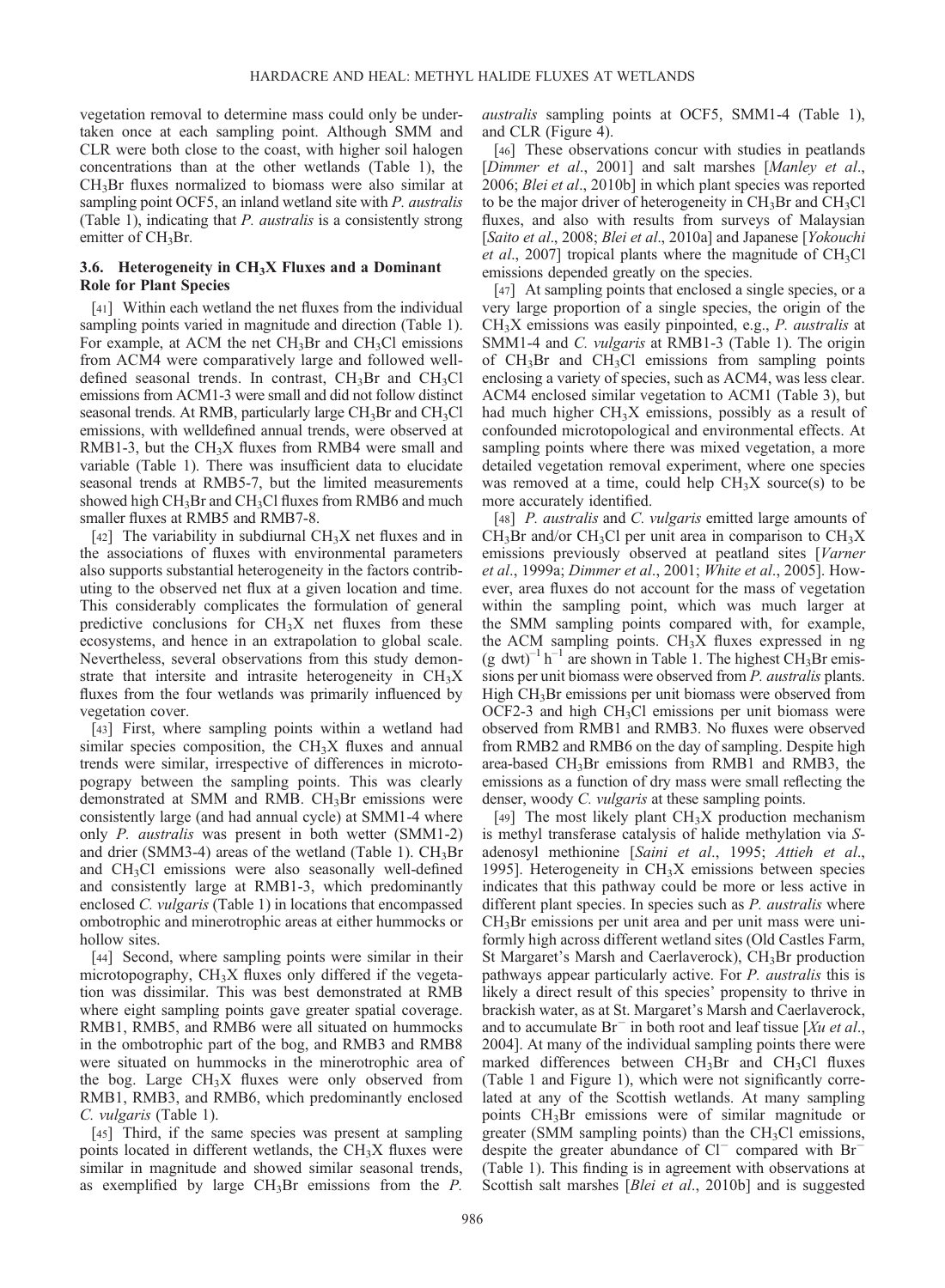to be due to the greater nucleophilicity of  $Br^-$  in the methyl transferase reaction compared with  $Cl^-$ .

## 4. Estimation of Global Importance of  $\text{CH}_3X$ Fluxes From Wetlands

[50] It is difficult to estimate global terrestrial fluxes of  $CH<sub>3</sub>X$  because of (a) uncertainties in extrapolating spatial and temporal point measurements of fluxes to all such ecosystems and times, and (b) uncertainties in global land cover area estimates. WMO [2011] currently reports estimates for global fluxes from wetlands of 0.6 Gg  $yr^{-1}$  for CH<sub>3</sub>Br and 48 Gg yr<sup>-1</sup> for CH<sub>3</sub>Cl; the former value is stated by  $WMO$ [2011] to be a downward revision from a previous reported wetlands  $CH_3Br$  flux of 4.6 Gg  $yr^{-1}$ . The WMO global estimates are derived only from measurements made in peatland-type wetlands in Ireland [Dimmer et al., 2001] and New Hampshire [White et al., 2005]. It should also be noted that Dimmer et al. [2001] tentatively estimated total wetland source strengths (including fluxes from forested bog sites) of 5.0 Gg yr<sup> $^{-1}$ </sup> CH<sub>3</sub>Br and 34.7 Gg yr<sup> $^{-1}$ </sup> CH<sub>3</sub>Cl, indicating that the WMO  $CH<sub>3</sub>Br$  source may not reflect emissions from freshwater wetlands as a whole.

[51] In this section, we provide different estimates of global wetland  $CH_3X$  net fluxes by combining  $CH_3X$  flux data from a number of different freshwater wetland ecosystems including peatland, nonpeatland, and high latitude. We also use two separate sets of estimates of global areas of different types of freshwater wetlands in order to highlight the effect on global flux estimates of uncertainties in these data. Both of the following estimates for global wetland area include freshwater wetlands only; anthropogenic wetlands (e.g., rice paddies) and marine wetlands (e.g., salt marshes and mangrove swamps) are not included:

- 1. Matthews and Fung [1987] estimated a global freshwater wetland area of  $5.3 \times 10^6$  km<sup>2</sup> from three independent digital sources: (a) vegetation cover, (b) soil properties, and (c) fractional inundation in  $1^{\circ} \times 1^{\circ}$  lat-long grid cells. This dataset provides the latitudinal distribution of five major wetland groups classified according to vegetation cover: forested bog, nonforested bog, forested swamp, nonforested swamp, and alluvial formations.
- 2. Lehner and Doll [2004] estimated a global freshwater wetland area of  $6.07-8.03 \times 10^6$  km<sup>2</sup> distributed across six categories: freshwater marsh/flood plain, swamp forest/flooded forest, bog/fen/mire, "wetland complex", "25–50% wetland", and "50–100% wetland." The latter three classifications refer to fractional wetland areas; specifically "wetland complex" is a mix of wetland types for which a clear spatial coverage ratio could not be identified. The range of  $6.07-8.03 \times 10^{6}$  km<sup>2</sup> reflects the different interpretations of the fractional wetland classes. Area corresponding to lake, reservoir, river, coastal wetlands, and pan/brackish/saline wetland classes was not included in the total global wetland area quoted here. A third literature estimate of  $3.46 \times 10^6$  km<sup>2</sup> from Gorham, 1991 was not used in this study because it refers only to boreal and Arctic peatlands.

[52] For each wetland site in this study, mean annual emission and uptake were calculated. Mean annual emissions (and/or uptake) were determined from measurements of positive (and/or negative) net flux averaged over the number of days for which net emission (and/or uptake) was observed at the wetland site  $\left(\frac{240}{\text{ days}}\right)$  for the wetlands in this study). If no net emission flux was observed during the total sampling period, the mean annual flux was  $0 \text{ g m}^{-2} \text{ yr}^{-1}$ , e.g., for CH3Br uptake at St Margaret's Marsh. Mean annual fluxes for emission and uptake are presented in Table 4 together with flux data from Irish peatlands [Dimmer et al., 2001], New Hampshire peatlands [White et al., 2005], high-latitude Swedish wetlands [Hardacre et al., 2009], and Alaskan tundra [Teh et al., 2009]. The average annual  $CH<sub>3</sub>X$  fluxes from the Scottish wetland site were, in general, greater in magnitude than the fluxes from Irish and New Hampshire peatlands. Two estimates of global  $CH<sub>3</sub>X$  fluxes were derived (Table 5) by assigning the wetland types in Table 4 among the different categories of wetlands listed by Matthews and Fung [1987] and Lehner and Doll [2004], and multiplying the mean annual flux for that wetland type (or the average across the assigned wetland types, if more than one) by the estimated global wetland area for that category. The assignment was made according to which of the data in Table 4 best matched a category description. For example, for the "forested bog" wetland class, an average of the mean annual fluxes from ACM, RMB, New Hampshire and Irish bogs was used. Where no mean annual flux for a wetland class was available, e.g., forested swamps, an average flux value was used. Lehner and Doll [2004] present lower and higher estimates of global wetland area for the "50–100% wetland", "25–50% wetland", and "wetland complex" classes. The higher estimates for area and resulting fluxes are also presented (in brackets) in Table 5.

[53] The net flux estimates presented in Table 5 are in the range 14–42 Gg yr<sup>-1</sup> CH<sub>3</sub>Br and 740–1100 Gg yr<sup>-1</sup> CH<sub>3</sub>Cl depending on global land area estimates used. These are very considerably larger than the WMO [2011] estimate of 0.6 Gg  $yr^{-1}$  CH<sub>3</sub>Br and 48 Gg  $yr^{-1}$  CH<sub>3</sub>Cl, although as noted above the 0.6 Gg yr<sup>-1</sup> flux for CH<sub>3</sub>Br is a downward revision from a previous value of 4.6  $Gg$  yr<sup>-1</sup>, this latter estimate being not so very different from the lower of the estimates derived in this work for  $CH_3Br$ . The estimates in Table 5 represent up to  $\sim$ 20% of current estimated sinks for each of  $CH_3Br$  and  $CH_3Cl$  compared with the  $\sim$ 1% proportion currently assigned to peatlands [WMO, 2007; WMO, 2011]. The greater fluxes reported here reflect:  $(1)$  the large CH<sub>3</sub>Br emissions from P. *australis* in reed beds and the large  $CH<sub>3</sub>Cl$ emissions from C. *vulgaris* in peatlands—measurements from these systems have not been made before, but in this work these large emissions were prevalent over more than a year of sampling and at different sampling points; (2) the year-round active period for  $CH<sub>3</sub>X$  emissions at certain sampling sites (OCF and RMB). It is also not clear the extent to which the WMO global values encompass all the types of peatlands/wetlands considered in the scale-up presented in Table 5. Although wetlands are not a separate  $CH<sub>3</sub>X$  sink in the WMO [2011] budgets (the uptake observed in Scottish wetlands was likely soil-associated uptake processes), it is important to note that wetland soils do contribute to global  $CH<sub>3</sub>X$  uptake. The  $CH<sub>3</sub>Br$  and  $CH<sub>3</sub>Cl$  sinks calculated here are a very small percentage of the global soil sinks, but the estimate of  $-5.6$  Gg yr<sup>-1</sup> CH<sub>3</sub>Br uptake (scenario 1)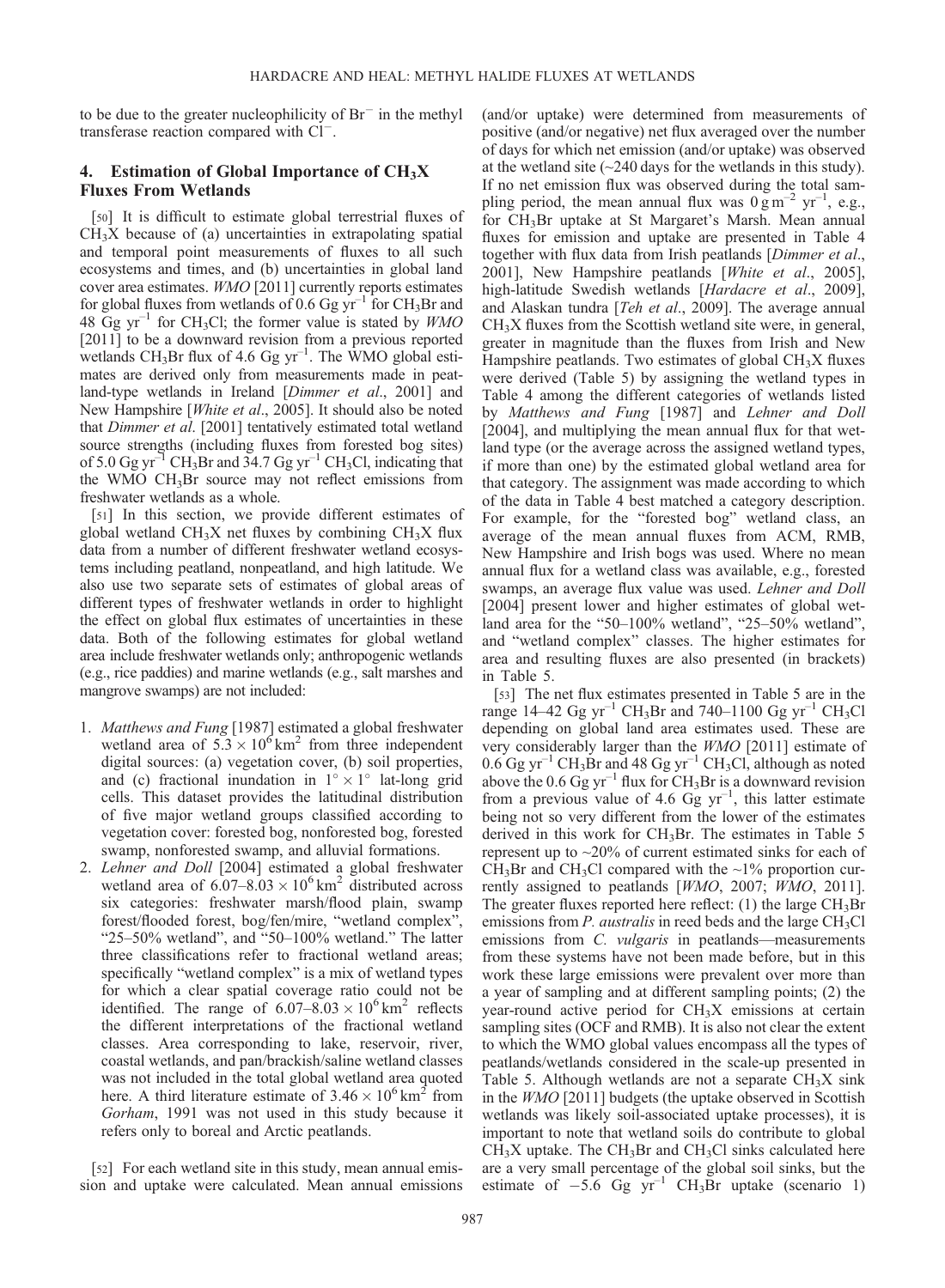|                                   |                                                                                    |                       |                       |                    |                                            | CH <sub>3</sub> X Flux / $g m^{-2} yr^{-1}$ (Active Period)                                                                                                                                                                                                                                                                                                                                                                                                                                                                                                                                                                                                                                                                                  |                                     |                            |                       |
|-----------------------------------|------------------------------------------------------------------------------------|-----------------------|-----------------------|--------------------|--------------------------------------------|----------------------------------------------------------------------------------------------------------------------------------------------------------------------------------------------------------------------------------------------------------------------------------------------------------------------------------------------------------------------------------------------------------------------------------------------------------------------------------------------------------------------------------------------------------------------------------------------------------------------------------------------------------------------------------------------------------------------------------------------|-------------------------------------|----------------------------|-----------------------|
|                                   | ACM                                                                                | <b>CH</b>             | <b>RMB</b>            | <b>NINS</b>        | Irish Peatlands                            | New Hampshire Peatlands <sup>a</sup>                                                                                                                                                                                                                                                                                                                                                                                                                                                                                                                                                                                                                                                                                                         | High Latitude Wetlands <sup>b</sup> | Arctic Tundra <sup>a</sup> | Overall Average       |
| <b>H</b> <sub>3</sub> Br emission | $1.8 \times 10^{-4}$                                                               | $3.1 \times 10^{-3}$  | $3.8 \times 10^{-3}$  | 0.017              | $(4.8\times10^{-3})$<br>$9 \times 10^{-4}$ | $6 \times 10^{-5}$                                                                                                                                                                                                                                                                                                                                                                                                                                                                                                                                                                                                                                                                                                                           | $2.9 \times 10^{-5}$                | $1.52 \times 10^{-4}$      | $3.8 \times 10^{-3}$  |
| CH <sub>3</sub> Br uptake         | $-1.2 \times 10^{-4}$                                                              |                       | $-3.5 \times 10^{-5}$ | 0.0                | No data                                    | $-1.5 \times 10^{-4}$                                                                                                                                                                                                                                                                                                                                                                                                                                                                                                                                                                                                                                                                                                                        | $-3.2 \times 10^{-3}$               | $-6.82 \times 10^{-4}$     | $-8.4 \times 10^{-4}$ |
| CH <sub>3</sub> Cl emission       | 0.043                                                                              | $6.2 \times 10^{-3}$  | ن<br>د                | $7.1\times10^{-3}$ | $5.3 \times 10^{-3}$                       | 0.014                                                                                                                                                                                                                                                                                                                                                                                                                                                                                                                                                                                                                                                                                                                                        | $4.1\times10^{-3}$                  | $1.60\times10^{-3}$        | 0.31                  |
| <b>H</b> <sub>3</sub> Cl uptake   | $-6.1\times10^{-3}$                                                                | $-2.9 \times 10^{-3}$ | $\frac{0}{2}$         | $-0.010$           | No data<br>(0.033)                         | 0.0                                                                                                                                                                                                                                                                                                                                                                                                                                                                                                                                                                                                                                                                                                                                          | $-8.5 \times 10^{-5}$               | $-1.46 \times 10^{-2}$     | $-3.9\times10^{-3}$   |
|                                   | <sup>3</sup> A verage annual fluxes from Irish peatlands calculated from estimates |                       |                       |                    |                                            | "Average amual CH <sub>3</sub> Br emissions were calculated from the seasonal measurements of net emission made at two sampling sites [ <i>White et al.</i> , 2005]. Average annual CH <sub>3</sub> Br uptake was similarly calculated from the<br>of 0.9 Ge yr <sup>-1</sup> CH <sub>3</sub> Br and 5.5 Ge yr <sup>-1</sup> CH <sub>3</sub> Cl with a global peat bog area of 1.04 × 10 <sup>6</sup> km <sup>2</sup> [Dimmer et al., 2001]. Values in brackets are<br>tentative annual fluxes from a total wetland source calculated from estimates of 5.0 Gg yr <sup>-1</sup> CH <sub>3</sub> Br and 34.7 Gg yr <sup>-1</sup> CH <sub>3</sub> Cl and a global wetland area of 5.3 × 10 <sup>6</sup> km <sup>2</sup> [Dimmer et al., 2001]. |                                     |                            |                       |
|                                   |                                                                                    |                       |                       |                    |                                            | seasonal measurements of net uptake. Measurements from the vegetation removal experiment are not included. A 240 day growing season is assumed [Varner et al., 1999a]. Average annual fluxes of CH <sub>3</sub> Cl calculated                                                                                                                                                                                                                                                                                                                                                                                                                                                                                                                |                                     |                            |                       |

Average amual CH<sub>3</sub>Br and CH<sub>3</sub>Cl emission and uptake were calculated from the gross fluxes reported by Teh et al. [2009] assuming a 100 day growing season. from a source strength of 48 Gg yr<sup>-1</sup> and a global wetland area of 3.56 × 10<sup>6</sup> km<sup>2</sup> [*Varner et al.*, 1999a].<br><sup>6</sup>Average annual fluxes calculated using a 24 h daily emission period and a 100 day growing season [*Hardac* и., ŭ assumed [Varner season is surword *kep* 2009]. 'Average annual fluxes calculated using a 24 h daily emission period and a 100 day growing season [Hardacre et al., seasonal measurements of her uptake. Measurements from the vegetation removal experiment are not multiman a source strength of 48 Gg yr<sup>-1</sup> and a global wetland area of 3.56 x 10° km<sup>2</sup> [Varner et al., 1999a]

represents  $\sim$ 1.5% of the total CH<sub>3</sub>Br sink strength [WMO, 2011]. This figure was driven by uptake at ACM and high latitude wetlands.

[54] These estimates highlight how global scale-up is crucially sensitive to land-cover definition and to the uncertainties associated with using a "bottom up" approach to assignment of appropriate flux values. For example the smaller global  $CH_3Br$  flux of 14 Gg yr<sup>-1</sup> in scenario 1 compared with 35 (or 42) Gg  $yr^{-1}$  CH<sub>3</sub>Br in scenario 2 was the result of (a) defining a separate high-latitude wetland area and using mean annual flux derived specifically from highlatitude wetlands, and (b) the larger area defined as bog for which the high mean annual fluxes from SMM were not taken into account.

[55] Unless there are many species that emit as strongly as C. vulgaris and P. australis, it is likely that global wetland CH3Br and CH3Cl emissions are overestimated here. Indeed, model predictions of a large tropical biogenic  $CH<sub>3</sub>Cl$  source [Lee-Taylor et al., 2001; Yoshida et al., 2004; Yoshida et al., 2006; Xiao et al., 2010], which have been partially substantiated by limited field measurements [Gebhardt et al., 2008; Yokouchi et al., 2002; Yokouchi et al., 2007; Blei et al., 2010a], rather than a greatly increased temperate latitude source, will likely more closely balance the  $CH<sub>3</sub>Cl$  budget. Nevertheless, C. vulgaris and P. australis are prevalent in middle- to high-latitude wetlands so this work provides a strong indicator that global emissions for  $CH<sub>3</sub>Br$  and  $CH<sub>3</sub>Cl$ from wetlands as a whole (i.e., peatlands and other freshwater wetland systems) are likely currently underestimated for both  $CH_3Br$  and  $CH_3Cl$ . The data from this study are derived from measurements at middle- to high-latitude peatlands and wetlands. To date there have been no investigations of  $CH<sub>3</sub>X$  in tropical to midlatitude wetlands, and these systems need to be studied to obtain a better picture of wetland  $CH_3X$ fluxes globally.

## 5. Conclusions

[56] The results presented here describe  $CH_3Br$  and  $CH<sub>3</sub>Cl$  fluxes in wetlands in greater detail than has previously been reported. All five Scottish wetlands emitted  $CH<sub>3</sub>Br$  and/or  $CH<sub>3</sub>Cl$  on average, overall, although some individual sampling locations were small sinks of one or other methyl halide. Where sampling points within the Scottish wetlands emitted substantial amounts of  $CH<sub>3</sub>Br$ and CH3Cl, these emissions followed clear seasonal trends with the greatest emissions of  $CH<sub>3</sub>Br$  and  $CH<sub>3</sub>Cl$  observed in early summer. Seasonal patterns in  $CH<sub>3</sub>Br$  and  $CH<sub>3</sub>Cl$ fluxes were linked to seasonal patterns in air temperature, soil temperature, and PAR intensity through the annual plant growth cycle, but sample-by-sample variation in  $CH<sub>3</sub>Br$  and CH3Cl fluxes was not strongly linked to any of the measured environmental parameters individually. Some daily cycles in  $CH<sub>3</sub>Br$  and  $CH<sub>3</sub>Cl$  fluxes were observed but these were not consistent.

[57] CH<sub>3</sub>Br and CH<sub>3</sub>Cl emissions were strongly associated with plant species and two species in particular, *Calluna* vulgaris and Phragmites australis, emitted large quantities of  $CH_3Br$ . C. *vulgaris* also emitted large amounts of  $CH_3Cl$ , which continued, together with the  $CH<sub>3</sub>Br$  emissions, throughout winter, albeit at lower rates. Measurements following vegetation removal showed that the wetland sites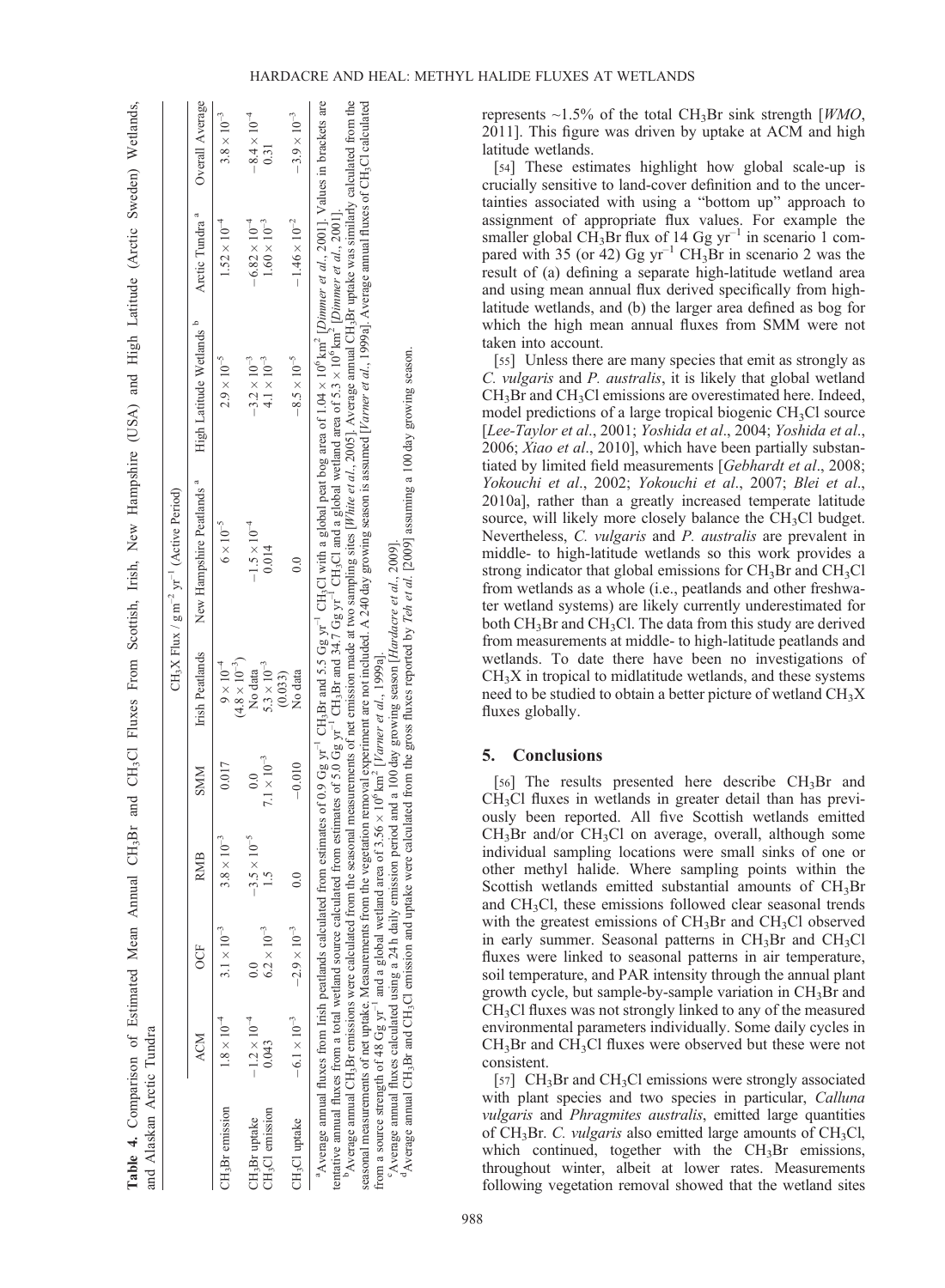|                                                                                                                                              | <b>H<sub>3</sub>Cl Sink Flux</b>   |
|----------------------------------------------------------------------------------------------------------------------------------------------|------------------------------------|
|                                                                                                                                              | <b>H<sub>3</sub>Cl</b> Source Flux |
| ss Derived From Mean Annual CH <sub>3</sub> Br and CH <sub>3</sub> Cl Fluxes Scaled up With Two Estimates of Global Areas of Different Types | CH <sub>3</sub> Br Sink Flux       |
| able 5. Estimates of Global Annual CH <sub>3</sub> Br and CH <sub>3</sub> Cl Fluxes<br>G Wetlan <sup>2</sup>                                 | source Fluy                        |

|                                                                                                                                                                                                                                         |                                                                                                                        | CH <sub>3</sub> Br                          | Source Flux                                                                                                          | CH <sub>3</sub> Br Sink Flux                     |                                     | CH <sub>3</sub> Cl Source Flux              |                                                     |                                                  | CH <sub>3</sub> Cl Sink Flux             |
|-----------------------------------------------------------------------------------------------------------------------------------------------------------------------------------------------------------------------------------------|------------------------------------------------------------------------------------------------------------------------|---------------------------------------------|----------------------------------------------------------------------------------------------------------------------|--------------------------------------------------|-------------------------------------|---------------------------------------------|-----------------------------------------------------|--------------------------------------------------|------------------------------------------|
| Wetland Class                                                                                                                                                                                                                           | Area / $\rm{m}^2$                                                                                                      | / $\mathrm{g\,m}^{-2}$ $\mathrm{yr}^{-1}$   | / Gg $\mathrm{yr}^{-1}$                                                                                              | $\mathrm{g\,m}^{-2}\,\mathrm{yr}^{-1}$           | / Gg $\mathrm{yr}^{-1}$             | $\rm{g\,m}^{-2}\,yr^{-1}$                   | / Gg $\mathrm{yr}^{-1}$                             | $\mathrm{g\,m}^{-2}$ $\mathrm{yr}^{-1}$          | / Gg $yr^{-1}$                           |
| Scenario 1                                                                                                                                                                                                                              |                                                                                                                        |                                             |                                                                                                                      |                                                  |                                     |                                             |                                                     |                                                  |                                          |
| Forested bog <sup>a</sup>                                                                                                                                                                                                               | $1.15\times10^{12}$                                                                                                    | $1.64\times10^{-3}$                         | 1884186109<br>1049000                                                                                                | $-1.02 \times 10^{-4}$                           | $-0.17$                             | $3.91 \times 10^{-1}$                       | 448                                                 | $-2.03 \times 10^{-3}$                           | $\frac{-2.33}{-0.80}$                    |
| Nonforested bog <sup>a</sup>                                                                                                                                                                                                            | $3.91\times10^{11}$                                                                                                    | $1.64\times10^{-3}$                         |                                                                                                                      | $-1.02 \times 10^{-4}$                           | $-0.04$                             | $3.91 \times 10^{-1}$                       | 153<br>217                                          | $-2.03 \times 10^{-3}$                           |                                          |
| Forested swamp                                                                                                                                                                                                                          |                                                                                                                        | $3.83\times10^{-3}$                         |                                                                                                                      | $-5.03 \times 10^{-4}$                           |                                     | $2.01 \times 10^{-1}$                       |                                                     | $-3.30 \times 10^{-3}$                           |                                          |
| Nonforested swamp <sup>c</sup>                                                                                                                                                                                                          |                                                                                                                        | $1.01\times10^{-2}$                         |                                                                                                                      | 0.00                                             |                                     | $6.65 \times 10^{-3}$                       |                                                     | $-6.45 \times 10^{-3}$                           |                                          |
| Alluvial formations <sup>b</sup>                                                                                                                                                                                                        | $\begin{array}{c} 1.08 \times 10^{12}\\ 9.81 \times 10^{11}\\ 1.95 \times 10^{11}\\ 1.47 \times 10^{12}\\ \end{array}$ | $3.83\times10^{-3}$                         |                                                                                                                      | $-5.03 \times 10^{-4}$                           | $-0.54$<br>$-0.00$<br>$-2.37$       | $2.01 \times 10^{-1}$ $1.83 \times 10^{-3}$ | $6.52$<br>439.2<br>2.69                             | $-3.30 \times 10^{-3}$                           | $-3.56$<br>$-6.33$<br>$-1.30$<br>$-3.00$ |
| Wetland 60°N-90°N <sup>d</sup><br>Total area $/m2$                                                                                                                                                                                      | $5.26\times10^{12}$                                                                                                    | $3.54\times10^{-5}$                         |                                                                                                                      | $-1.61\times10^{-3}$                             |                                     |                                             |                                                     | $-2.04 \times 10^{-3}$                           |                                          |
| Net Flux / $Gg yr^{-1}$<br>Total / $Gg yr^{-1}$                                                                                                                                                                                         |                                                                                                                        |                                             | 17.3                                                                                                                 |                                                  | $-3.2$<br>$\overline{1}$            |                                             | 866                                                 |                                                  | $-16.7$<br>850                           |
| Scenario 2                                                                                                                                                                                                                              |                                                                                                                        |                                             |                                                                                                                      |                                                  |                                     |                                             |                                                     |                                                  |                                          |
| Freshwater marsh/ floodplain <sup>c</sup>                                                                                                                                                                                               | $2.53\times10^{12}$                                                                                                    | $1.01\times10^{-2}$                         |                                                                                                                      | 0.00                                             | 0.00                                | $6.65\times10^{-3}$                         |                                                     | $-6.45 \times 10^{-3}$                           | $-16.3$                                  |
| Swamp forest/flooded forest <sup>b</sup>                                                                                                                                                                                                | $1.17\times10^{12}$                                                                                                    | $3.83 \times 10^{-3}$ $1.12 \times 10^{-3}$ |                                                                                                                      | $-5.03 \times 10^{-4}$<br>$-8.37 \times 10^{-4}$ | $-0.59$<br>$-0.59$<br>$-0.44$       | 0.380                                       |                                                     | $-3.30 \times 10^{-3}$<br>$-4.16 \times 10^{-3}$ | $-3.84$                                  |
| Bog/fen/mire <sup>a</sup>                                                                                                                                                                                                               | $7.08 \times 10^{11}$                                                                                                  |                                             |                                                                                                                      |                                                  |                                     |                                             |                                                     |                                                  | $-2.95$                                  |
| $50\% - 100\%$ wetland <sup>b</sup>                                                                                                                                                                                                     | $8.82\times10^{11}$                                                                                                    | $3.83\times10^{-3}$                         |                                                                                                                      | $5.03 \times 10^{-4}$                            |                                     |                                             |                                                     | $-3.30\times10^{-3}$                             | $-2.91$                                  |
|                                                                                                                                                                                                                                         | $(1.76 \times 10^{12})$                                                                                                |                                             |                                                                                                                      |                                                  |                                     |                                             |                                                     |                                                  | $(-5.50)$                                |
| $25\% - 50\%$ wetland <sup>b</sup>                                                                                                                                                                                                      | $7.90\times10^{11}$                                                                                                    | $3.83\times10^{-3}$                         | $25.4$<br>$25.9$<br>$35.8$<br>$35.8$<br>$35.8$<br>$35.8$<br>$35.8$<br>$35.8$<br>$35.8$<br>$35.8$<br>$35.0$<br>$35.0$ | $-5.03 \times 10^{-4}$                           | $(-0.89)$<br>$(-0.40)$<br>$(-0.80)$ | 0.20                                        | $16.8$<br>$234$<br>$185$<br>$177$<br>$350$<br>$159$ | $-3.30 \times 10^{-3}$                           | $-2.61$                                  |
|                                                                                                                                                                                                                                         | $(1.58 \times 10^{12})$                                                                                                |                                             |                                                                                                                      |                                                  |                                     |                                             | (318)                                               |                                                  | $(-5.21)$                                |
| Wetland complex <sup>b</sup>                                                                                                                                                                                                            | 0.00                                                                                                                   | $3.83\times10^{-3}$                         |                                                                                                                      | $-5.03 \times 10^{-4}$                           | 0.00                                | 0.20                                        | 0.00                                                | $-3.30 \times 10^{-3}$                           | 0.00                                     |
|                                                                                                                                                                                                                                         | $(2.88 \times 10^{11})$                                                                                                |                                             |                                                                                                                      |                                                  | $(-0.15)$                           |                                             | (57.9)                                              |                                                  | $(-0.95)$                                |
| Total area / $\mathrm{m}^2$                                                                                                                                                                                                             | $(8.03 \times 10^{12})$<br>$6.07\times10^{12}$                                                                         |                                             |                                                                                                                      |                                                  |                                     |                                             |                                                     |                                                  |                                          |
| Total / $Gg yr^{-1}$                                                                                                                                                                                                                    |                                                                                                                        |                                             | 37.1 (44.6)                                                                                                          |                                                  |                                     |                                             | 772 (1170)                                          |                                                  | $-28.0(-35)$                             |
| Net Flux / Gg $\rm{yr}^{-1}$                                                                                                                                                                                                            |                                                                                                                        |                                             |                                                                                                                      |                                                  | $-2.02 (-3.01)$<br>35 (42)          |                                             |                                                     |                                                  | 743 (1130)                               |
| "Scenario 1: Global wetland areas from <i>Matthews and Fung</i> [1987]. Scenario 2: Global wetland areas from <i>Lehner and Doll</i> [2004], Using the lower of these authors' two area estimates for the categories "50-100" Wetland", |                                                                                                                        |                                             |                                                                                                                      |                                                  |                                     |                                             |                                                     |                                                  |                                          |
| values given in Table 4 combined according to the footnotes to this table                                                                                                                                                               |                                                                                                                        |                                             |                                                                                                                      |                                                  |                                     |                                             |                                                     |                                                  |                                          |

" Average flux for forested bog and nonforested bog derived from ACM, RMB, New Hampshire, Ireland (bog only) values.<br>"Average flux for forested swamp, alluvial, 50–100% weltands, 25–50% wetlands and welland complexes deriv values given in Table 4 combined according to the footmores to this table.<br><sup>b</sup>Average flux for forested bog and nonforested bog derived from ACM, RMB, New Hampshire, Ireland (bog only) values.<br><sup>d</sup>Average flux for forested

 $\mathrm{yr}^{-1}$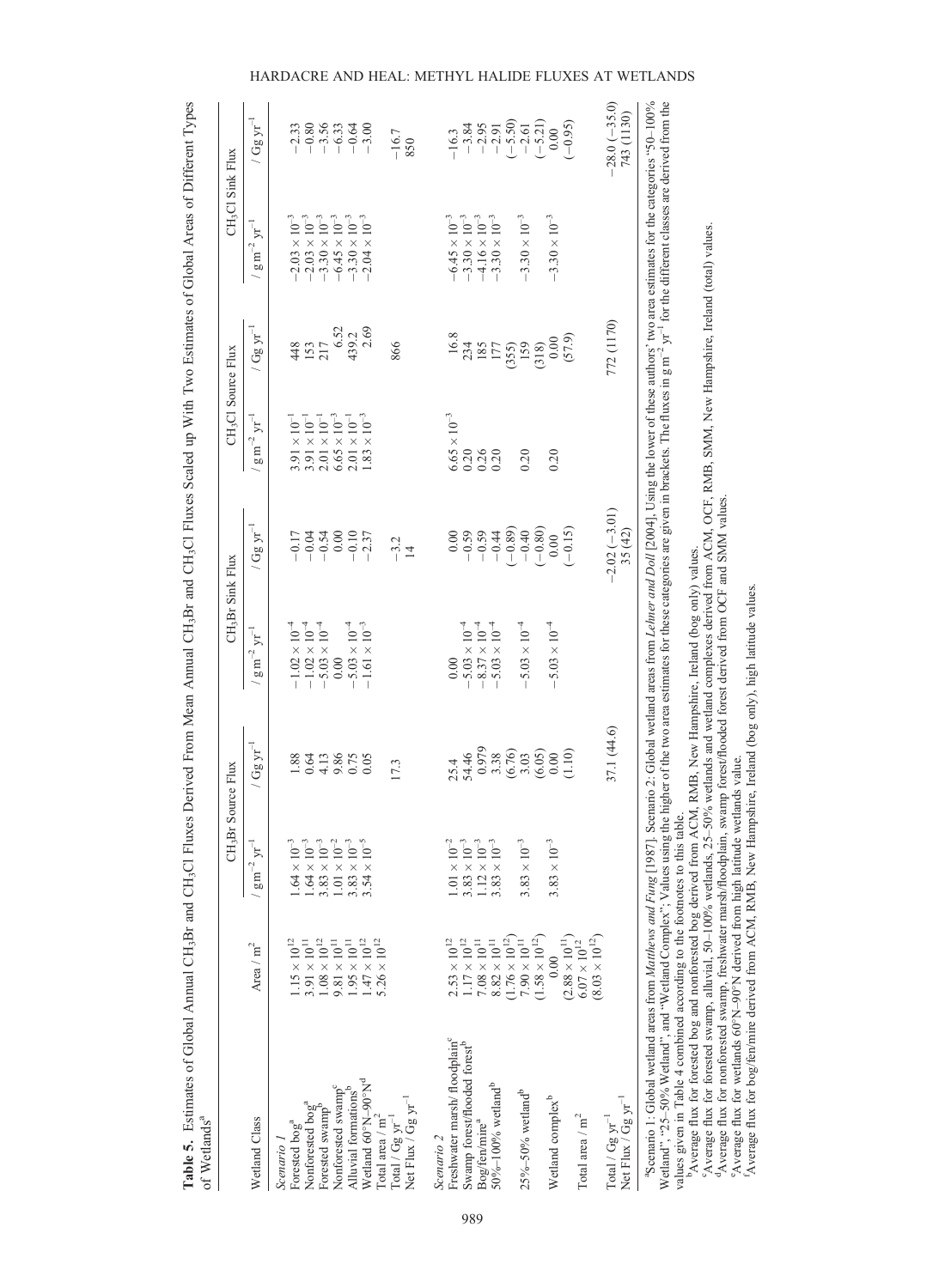studied here were not large sinks for  $CH_3Br$  or  $CH_3Cl$ . On average  $CH_3Br$  and  $CH_3Cl$  net fluxes from these Scottish wetlands were generally larger and observed over a longer period than has been observed previously in temperate wetland ecosystems. However, the relevance of applying these emissions globally is difficult to quantify because of great uncertainties in relevant land-cover estimates and in the validity of extrapolation spatially—but this is the case for any similar study. Nevertheless, the observations in this study suggest that some temperate wetlands emit more  $CH<sub>3</sub>Br$ and CH<sub>3</sub>Cl to the atmosphere than previously estimated and that the current global source strengths for both methyl halides from these ecosystems are likely underestimated.

[58] Acknowledgments. We gratefully acknowledge "EaStChem" studentship funding to CJH. We thank Tanya Peshkur (CLARCC) for analysis of soil  $Br$ <sup> $-$ </sup> and  $Cl$ <sup> $-$ </sup> content and Barbra Harvie for help with plant identification. Access to field sites by Scottish Natural Heritage, Scottish Wildlife Trust and the landowners at Auchencorth Moss and Old Castles Farm is also acknowledged. We thank the anonymous reviewers for their time spent reviewing the paper and their suggestions for its improvement.

#### References

- Adams, C. R. and M. P. Early (2004), Principles of Horticulture, Elsevier, Oxford, UK.
- Attieh, J. M., A. D. Hanson, and H. S. Saini (1995), Purification and characterization of a novel methyltransferase responsible for biosynthesis of halomethanes and methanethiol in Brassica oleracea, J. Biol. Chem., 270, 9250–9257.
- Blei, E., C. J. Hardacre, G. P. Mills, K. V. Heal, and M. R. Heal (2010a), Identification and quantification of methyl halide sources in a lowland tropical rainforest, Atmos. Environ., 44, 1005–1010.
- Blei, E., M. R. Heal, and K. V. Heal (2010b), Long-term CH<sub>3</sub>Br and CH3Cl flux measurements in temperate salt marshes, Biogeosciences, 7, 3657–3668.
- Burn, A., and I. Diack (2008), Biodiversity Action Reporting System (National Action Plan - Reedbeds). [online] Available at: [http://ukbars.](http://ukbars.defra.gov.uk/archive/plans/national_plan) [defra.gov.uk/archive/plans/national\\_plan](http://ukbars.defra.gov.uk/archive/plans/national_plan).
- Dimmer, C. H., P. G. Simmonds, G. Nickless, and M. R. Bassford (2001), Biogenic fluxes of halomethanes from Irish peatland ecosystems, Atmos. Environ., 35, 321–330.
- Drewer, J., K. V. Heal, K. A. Smith, and M. R. Heal (2008), Methyl bromide fluxes to the atmosphere from temperate woodland ecosystems, Global Change Biol., 14, 2539–2547.
- Drewer, J., M. R. Heal, K. V. Heal, and K. A. Smith (2006), Temporal and spatial variation in methyl bromide emissions from a salt marsh, Geophys. Res. Lett., 33, L16808, doi:10.1029/2006GL026814.
- Gebhardt, S., A. Colomb, R. Hofmann, J. Williams, and J. Lelieveld (2008), Halogenated organic species over the tropical South American rainforest, Atmos. Chem. Phys., 8, 3185–3197.
- Gorham, E. (1991), Northern Peatlands Role in the Carbon-Cycle and Probable Responses to Climatic Warming, Ecological Applications, 1, 182–195.
- Hardacre, C. J., E. Blei, and M. R. Heal (2009), Growing season methyl bromide and methyl chloride fluxes at a sub-arctic wetland in Sweden, Geophys. Res. Lett., 36, L12401, doi:10.1029/2009GL038277.
- Harper, D. B., J. A. Buswell, and J. T. Kennedy (1991), Effect of Chloromethane on Veratryl Alcohol and Lignin Peroxidase Production by the Fungus Phanerochaete-Chrysosporium, Journal of General Microbiology, 137, 2867–2872.
- Harper, D. B., J. A. Buswell, J. T. Kennedy, and J. T. G. Hamilton (1990), Chloromethane, Methyl Donor in Veratryl Alcohol Biosynthesis in Phanerochaete-Chrysosporium and Other Lignin-Degrading Fungi, Applied and Environmental Microbiology, 56, 3450–3457.
- Hines, M. E., P. M. Crill, R. K. Varner, R. W. Talbot, J. H. Shorter, C. E. Kolb, and R. C. Harriss (1998), Rapid consumption of low concentrations of methyl bromide by soil bacteria, Applied and Environmental Microbiology, 64, 1864–1870.
- Keppler, F., R. Eiden, V. Niedan, J. Pracht, and H. F. Schöler (2000), Halocarbons produced by natural oxidation processes during degradation of organic matter, Nature, 403, 298–301.
- Lee-Taylor, J. M., G. P. Brasseur, and Y. Yokouchi (2001), A preliminary three-dimensional global model study of atmospheric methyl chloride distributions, J. Geophys. Res., 106, 34221–34233.
- Lehner, B., and P. Doll (2004), Development and validation of a global database of lakes, reservoirs and wetlands, Journal of Hydrology, 296, 1–22.
- Manley, S. L., N. Y. Wang, M. L. Walser, and R. J. Cicerone (2006), Coastal salt marshes as global methyl halide sources from determinations of intrinsic production by marsh plants, Global Biogeochem. Cy., 20, GB3015, doi:10.1029/2005 GB002578.
- Matthews, E., and I. Fung (1987), Methane emission from natural wetlands: Global distribution, area, and environmental characteristics of sources, Global Biogeochem. Cy., 1, 61–86.
- Mcnally, K. J., J. T. G. Hamilton, and D. B. Harper (1990), The Methylation of Benzoic and Normal-Butyric Acids by Chloromethane in Phellinus-Pomaceus, Journal of General Microbiology, 136, 1509–1515.
- Mcnally, K. J., and D. B. Harper (1991), Methylation of Phenol by Chloromethane in the Fungus Phellinus-Pomaceus, Journal of General Microbiology, 137, 1029-1032.
- Redeker, K. R., J. Andrews, F. Fisher, R. Sass, and R. J. Cicerone (2002), Interfield and intrafield variability of methyl halide emissions from rice paddies, Global Biogeochem. Cy., 16, 1125, doi:10.1029/2002 GB001874.
- Redeker, K. R., and R. J. Cicerone (2004), Environmental controls over methyl halide emissions from rice paddies, Global Biogeochem. Cy., 18, GB1027, doi:10.1029/2003 GB002092.
- Redeker, K. R., S. L. Manley, L. Brothers, K. McDuffee, M. Walser, and R. J. Cicerone (2004), Seasonal mass balance of halogens in simulated rice paddies, Geophys. Res. Lett., 31, L11504, doi:10.1029/2004GL019579.
- Rhew, R. C., and T. Abel (2007), Measuring simultaneous production and consumption fluxes of methyl chloride and methyl bromide in annual temperate grasslands, Env. Sci. Technol., 41, 7837-7843.
- Rhew, R. C., and O. Mazéas (2010), Gross production exceeds gross consumption of methyl halides in northern California salt marshes, Geophys. Res. Lett., 37, L18813, doi:10.1029/2010GL044341.
- Rhew, R. C., B. R. Miller, M. Bill, A. H. Goldstein, and R. F. Weiss (2002), Environmental and biological controls on methyl halide emissions from southern California coastal salt marshes, Biogeochemistry, 60, 141-161.
- Rhew, R. C., L. Ostergaard, E. S. Saltzman, and M. F. Yanofsky (2003), Genetic control of methyl halide production in Arabidopsis, Current Biology, 13, 1809–1813.
- Rhew, R. C. (2011), Sources and sinks of methyl bromide and methyl chloride in the tallgrass prairie: Applying a stable isotope tracer technique over highly variable gross fluxes, J. Geophys. Res., 116, doi:10.1029/ 2011JG001704.
- Saini, H. S., J. M. Attieh, and A. D. Hanson (1995), Biosynthesis of Halomethanes and Methanethiol by Higher-Plants Via A Novel Methyltransferase Reaction, Plant, Cell & Environ., 18, 1027-1033.
- Saito, T., and Y. Yokouchi (2006), Diurnal variation in methyl halide emission rates from tropical ferns, Atmos. Environ., 40, 2806–2811.
- Saito, T., Y. Yokouchi, Y. Kosugi, M. Tani, E. Philip, and T. Okuda (2008), Methyl chloride and isoprene emissions from tropical rain forest in Southeast Asia, Geophys. Res. Lett., 35, L19812, doi:10.1029/2008GL035241.
- Serça, D., A. Guenther, L. Klinger, D. Helmig, D. Hereid, and P. Zimmerman (1998), Methyl bromide deposition to soils, Atmos. Environ., 32, 1581–1586.
- Shorter, J. H., C. E. Kolb, P. M. Crill, R. A. Kerwin, R. W. Talbot, M. E. Hines, and R. C. Harriss (1995), Rapid degradation of atmospheric methyl-bromide in soils, Nature, 377, 717–719.
- Teh, Y. A., O. Mazéas, A. R. Atwood, T. Abel, and R. C. Rhew (2009), Hydrologic regulation of gross methyl chloride and methyl bromide uptake from Alaskan Arctic tundra, Global Change Biol., 15, 330–345.
- Teh, Y. A., R. C. Rhew, A. Atwood, and T. Abel (2008), Water, temperature, and vegetation regulation of methyl chloride and methyl bromide fluxes from a shortgrass steppe ecosystem, Global Change Biol., 14, 77–91.
- Varner, R. K., P. M. Crill, and R. W. Talbot (1999a), Wetlands: a potentially significant source of atmospheric methyl bromide and methyl chloride, Geophys. Res. Lett., 26, 2433–2435.
- Varner, R. K., P. M. Crill, R. W. Talbot, and J. H. Shorter (1999b), An estimate of the uptake of atmospheric methyl bromide by agricultural soils, Geophys. Res. Lett., 26, 727–730.
- White, M. L., R. K. Varner, P. M. Crill, and C. H. Mosedale (2005), Controls on the seasonal exchange of CH<sub>3</sub>Br in temperate peatlands, Global Biogeochem. Cy., 19, GB4009, doi:10.1029/2004 GB002343.
- WMO (2007), Scientific assessment of ozone depletion: 2006. Global Ozone Research and Monitoring Project Report No. 50, World Meteorological Organization, Geneva.
- WMO (2011), Scientific assessment of ozone depletion: 2010. Global Ozone Research and Monitoring Project Report No. 52, World Meteorological Organization, Geneva.
- Xiao, X., R. G. Prinn, P. J. Fraser, P. G. Simmonds, R. F. Weiss, S. O'Doherty, B. R. Miller, P. K. Salameh, C. M. Harth, P. B. Krummel, L. W. Porter, J. Mühle, B. R. Greally, D. Cunnold, R. Wang, S. A. Montzka, J. W. Elkins,